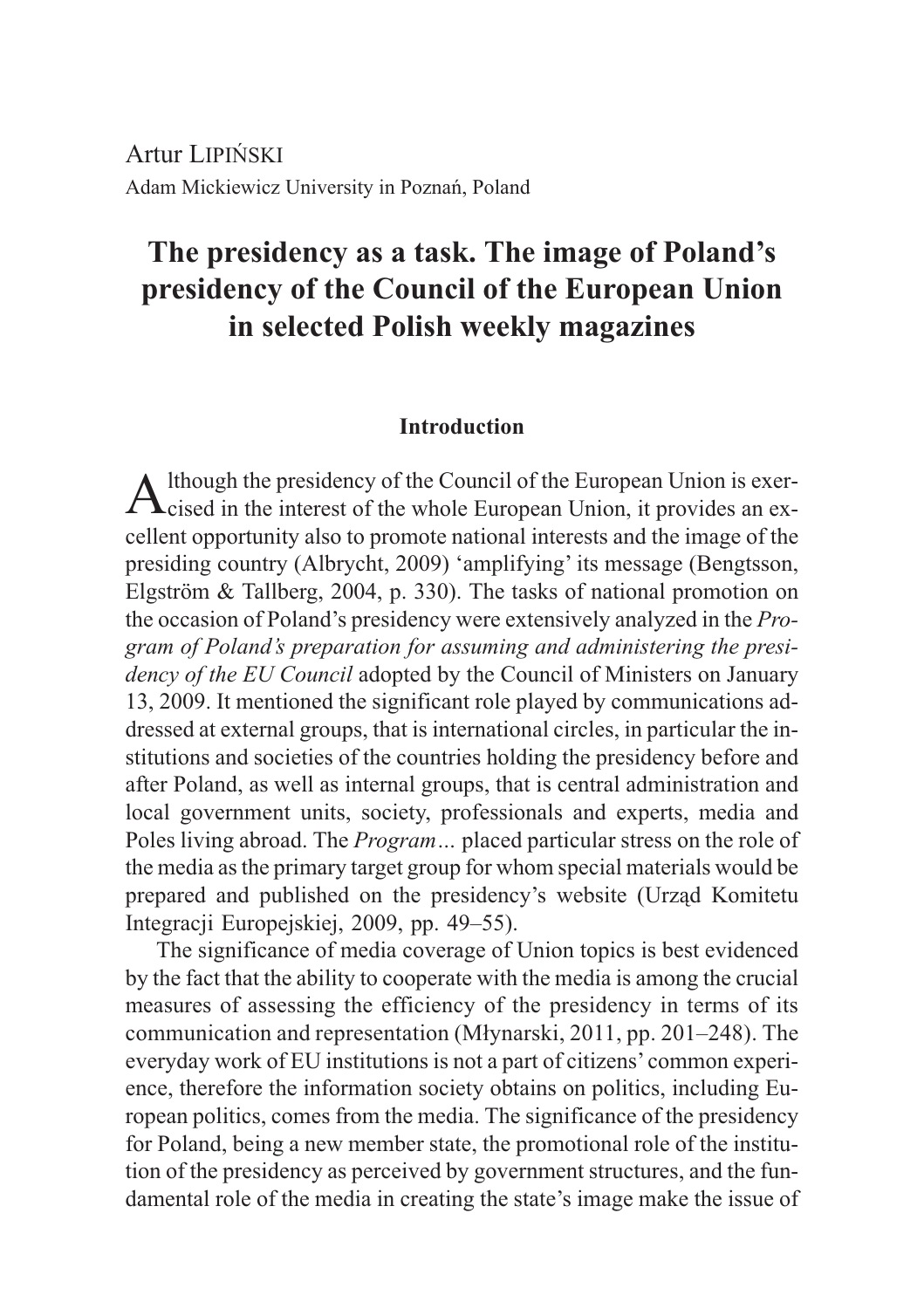the presidency's representation in the media a significant research issue. Regardless of the intentions of political actors, the media observe the political system in line with their own criteria of importance and the logic of presentation, and they create a particular vision of reality, selecting topics, choosing a defined perspective to present issues, and selecting the actors that constitute a part of the message. These are additional aspects that make the study into the image of the presidency in the media an important and interesting research issue. The objective of this paper is to analyze media coverage of Poland and the European Union as regards the Polish presidency of the Council of the European Union on the basis of two periodicals with pro-government sentiments, in the analyzed time frame. The task of this paper is to answer the question of the mechanisms creating the image of Poland, Europe/European Union, and the Polish presidency. Additionally, the paper shall also identify the mechanisms for creating support for the governmental vision of Poland, the European Union and Polish presidency.

# **Theoretical and methodological considerations**

The theoretical assumptions of this paper are based on the analytical ideas and categories developed by critical discourse analysis. Discourse is comprehended as a specific manner of linguistic coding of events, objects, persons and situations which is strictly related to context (Wodak, 2008, pp. 4–6). Discourse is a kind of social practice which on the one hand shapes social reality and on the other hand is influenced by it (Fairclough & Wodak, 1997, p. 55). The constitutive character of discourse is expressed by its ability to generate the identity of its actors, their mutual relations and knowledge about the world. For example, the discourse on the European Union is based on specific constructions of individual and collective identities (of state and its raison d'état, ruling and opposition political parties, institutions, politicians, etc.), the representations of their mutual relations, and a defined vision of the world generated by these actors and their relations.

Using language in context is related to the power relations in a given society. Various entities seek to achieve hegemony, and thus create a situation where the subordination to power results from sharing a common vision of reality. This vision is embedded in discourse and results from the selection of defined strategies of representation, thus having an ideologi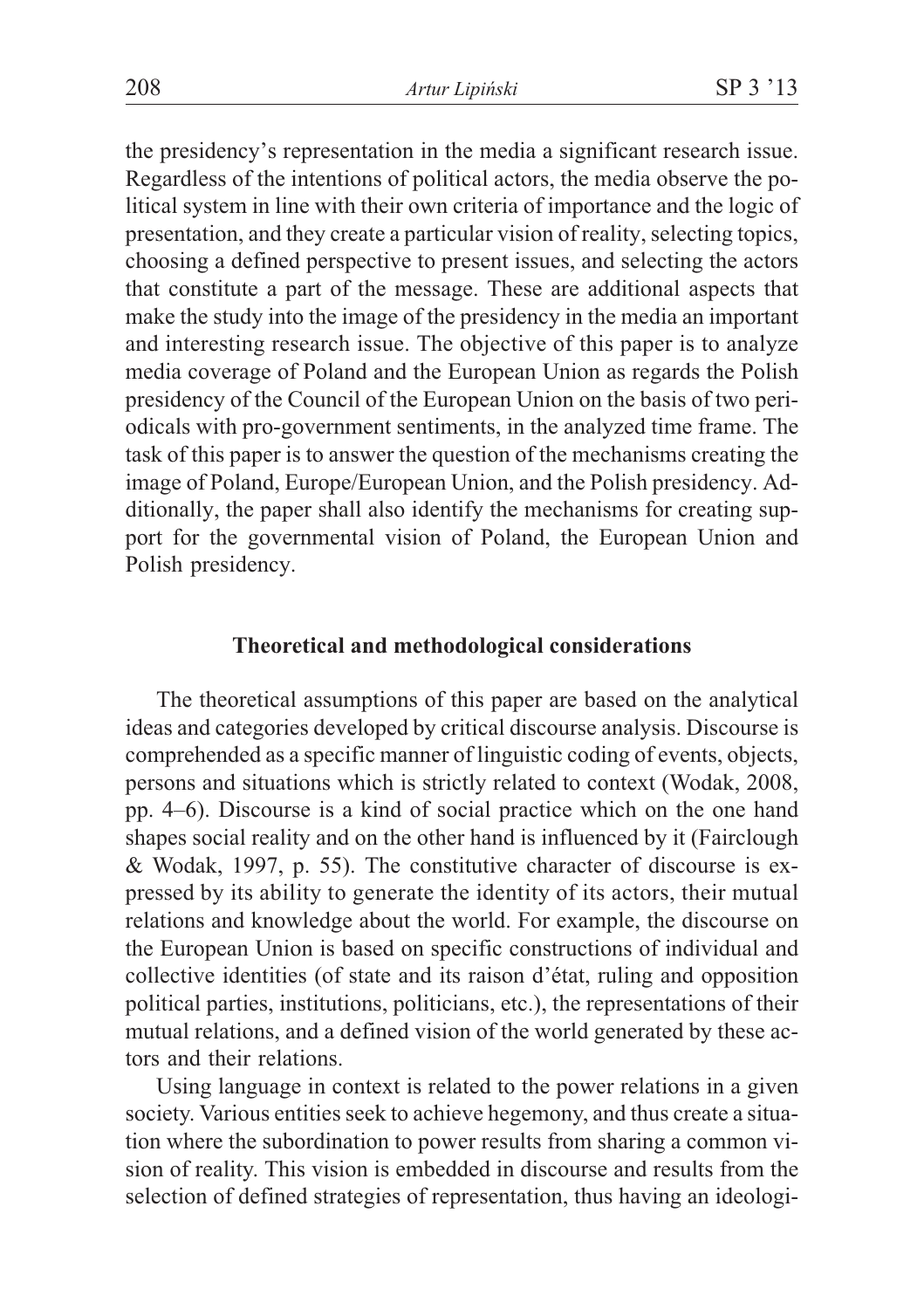cal character (Richardson 2007, p. 38). Therefore, a researcher's objective is to critique this, in the sense of revealing the manners in which the world is linguistically constructed so that it contributes to the reproduction of power relations. In modern societies the media play a specific role in the construction of the vision of the world, and hence in the construction of power relations. In the hermeneutical perspective, journalists are a kind of an interpretative community that develops the strategies for the collective comprehension of the world (Zelizer, 2009, p. 182). Media representation of the world can be understood as naturalization strategies, making this world obvious and irrefutable.

This paper treats the media as a political actor, thereby implying the existence of a subject that undertakes observable actions and is sufficiently unified to implement coherent discursive strategies (Page 1996, p. 20). These strategies are understood as more or less intentional plans to apply practices to achieve social, political, psychological or linguistic goals (Reisigl & Wodak, 2001, p. 44). It is particularly justifiable to approach the media as political actors in the Polish case, where acute political polarization is reinforced by the media, and various political factions are frequently surrounded not only by a network of social organizations but also media organizations that openly support them (Bobrowska, 2007). The paper aims to analyze the discursive ways of constructing the Polish presidency in the selected two government-friendly weeklies, *Polityka* and *Wprost*. The paper shall apply selected analytical tools developed by critical discourse analysis in its discourse-historical version, and in particular the concepts of discursive strategies suggested by Ruth Wodak and Martin Reisigl. The latter writes that a useful heuristic instrument in examining political discourse is provided by an analysis of the ways of nominalization – that is constructing social actors, predications – attributing specific features to them, an argumentation that either justifies or refutes statements that include examples of nominalization and predication, and, eventually, perspectivization, which concerns the viewpoint of a text's author (Reisigl, 2008, pp. 99–100).

The analytical network developed by the discursive-historical version of the critical analysis of discourse will facilitate the systematic examination of a corpus of texts in order to answer the question of the image of the Polish presidency in the selected media. This general question is divided into two detailed ones. The first one concerns the representation of Poland in the discourse on the presidency, while the second one concerns the representation of Europe/European Union in the same discourse. A detailed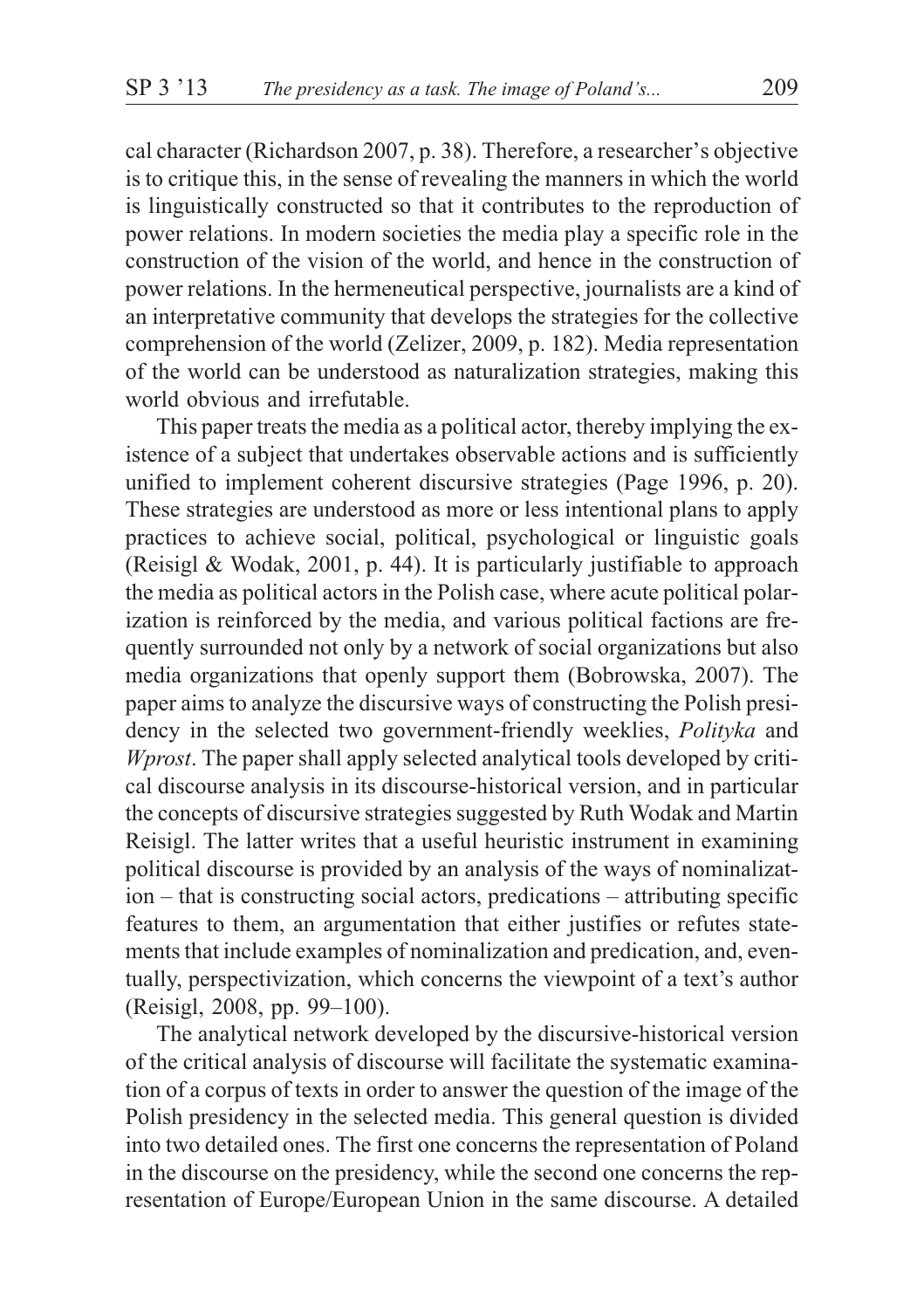analysis of mechanisms applied to represent the Polish presidency in the European Union will indicate how the main entities in the discourse were named and defined, as well as how assessment and argumentation were carried out. The analysis of the image of Poland shall focus on the forecasts and expectations made of the presidency, representation of the government, the opposition and their mutual relations, the role of the Polish presidency and its overall assessment. The examination of the image of Europe shall, in turn, involve an analysis of how the status quo is defined (What is the EU? What is its present condition?), the normative image of the EU (What should the EU be?) and, finally, the assessment of the Polish presidency by the EU and European countries. Additionally, the paper shall also indicate the mechanisms for building support for the government and its vision of Poland, Europe/EU and the Polish presidency. This will be aided by an analysis of the ways of representing social actors, manners of quoting, presence of political actors in both periodicals and the congruence of perspectives of the visions of Poland, Europe/EU and the Polish presidency.

The research sample comprises press materials published by two nationwide weeklies of *Polityka* and *Wprost*. The sales of printed issues of both periodicals ranked high in 2011 as *Polityka* sold approximately 133,000 issues and *Wprost* 100,000. Both magazines supported the ruling party in the conflict between the largest parties – Civic Platform (PO) and Law and Justice (PiS) which was the main issue in Poland after 2005. Even before the parliamentary elections in 2007 *Polityka* cheered Donald Tusk on with a front page slogan "Tusk, you have to!" while *Wprost* editor-in-chief at the time, Tomasz Lis, strongly criticized PiS in his numerous public announcements (Janicki & W³adyka, 2007; Lis, 2007). Both weeklies are decidedly pro-European and treat Poland's membership of the EU and strong integration as the Polish raison d'état. Such empirical foundations provide an excellent insight into the mechanisms of building support for the governmental perspective adopted as the editorial board's own outlook. The sample was selected in two stages. Out of all the texts published between July 2011 and January 2012, those including the key word of *presidency* were selected. Next, this corpus of texts was limited to those that approached the issue of the presidency solely in the traditional political perspective, related either to domestic or international relations. In this way, articles on, say, culinary matters or interviews about cultural events were eliminated, as were those where the presidency was only briefly mentioned.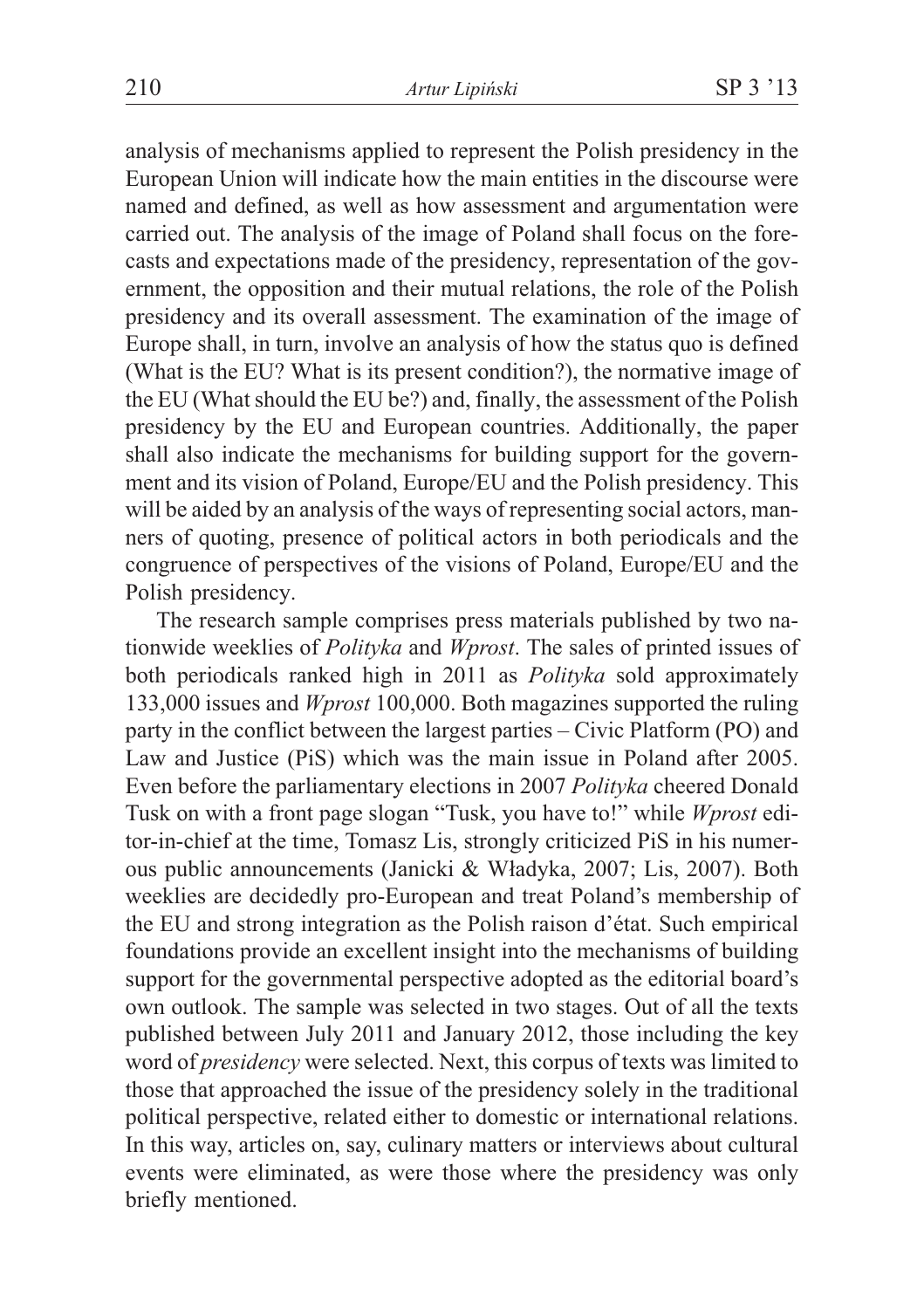## **The analysis**

### Socio-political actors in two weekly magazines

The importance of the Polish presidency of the EU Council and the approach taken by the periodicals is evidenced by the selection of authors and interlocutors. In *Polityka*, the texts announcing the beginning and concluding of the presidency were written by Marek Ostrowski, who deals with international matters, Jerzy Baczyński – the editor-in-chief, Paweł  $\acute{S}$ wieboda – the president of the pro-European foundation demosEuropa – Center for European Strategy and a columnist in the *Gazeta Wyborcza* daily, and Adam Krzemiñski, who specializes in German issues. The texts published by *Wprost* were written by Magdalena Środa – a columnist of the magazine and Jacek Pawlicki – a journalist from *Gazeta Wyborcza* who specializes in European issues. Interestingly, in both cases we are dealing with external journalists who are treated as EU experts and are associated with another periodical. The objective and expert style dominating in the articles was further maintained by the selection of interviewees – state or EU officials and experts, such as Commissioner for Financial Programming and the Budget Janusz Lewandowski, Secretary of State for European Affairs, responsible for the Polish presidency in the Ministry of Foreign Affairs, Mikołaj Dowgielewicz, and President of the Institute of Public Affairs Jacek Kucharczyk. Paweł Świeboda, the author of a text published in *Polityka* acted as an interviewee in *Wprost*.

In an analysis of media discourse the attribution of a text plays a significant role, as well as the attribution within the text, or the manner in which the statements of other people are introduced in a given text (Piekot, 2006, pp. 186–198). Due to the specific nature of journalistic genres examined (current affairs articles, editorials, interviews) the number of quotes analyzed in the corpus is definitely smaller than in the case of press releases (Wojtak, 2004). The following speakers were quoted directly and indirectly: Donald Tusk, Konrad Niklewicz, Radosław Sikorski, academics, left-wing intellectuals, experts (i.e. Michael Porter from Harvard Business School, Jürgen Habermas, Timothy Garton-Ash, and Daniel Cohn-Bendit), as well as foreign and EU politicians (i.e. Jean Claude-Junckner – Luxembourg Prime Minster and Martin Schulz – the leader of the Socialist Group in the European Parliament). The quotes from government politicians usually illustrated the line of the periodical or individual actors, sometimes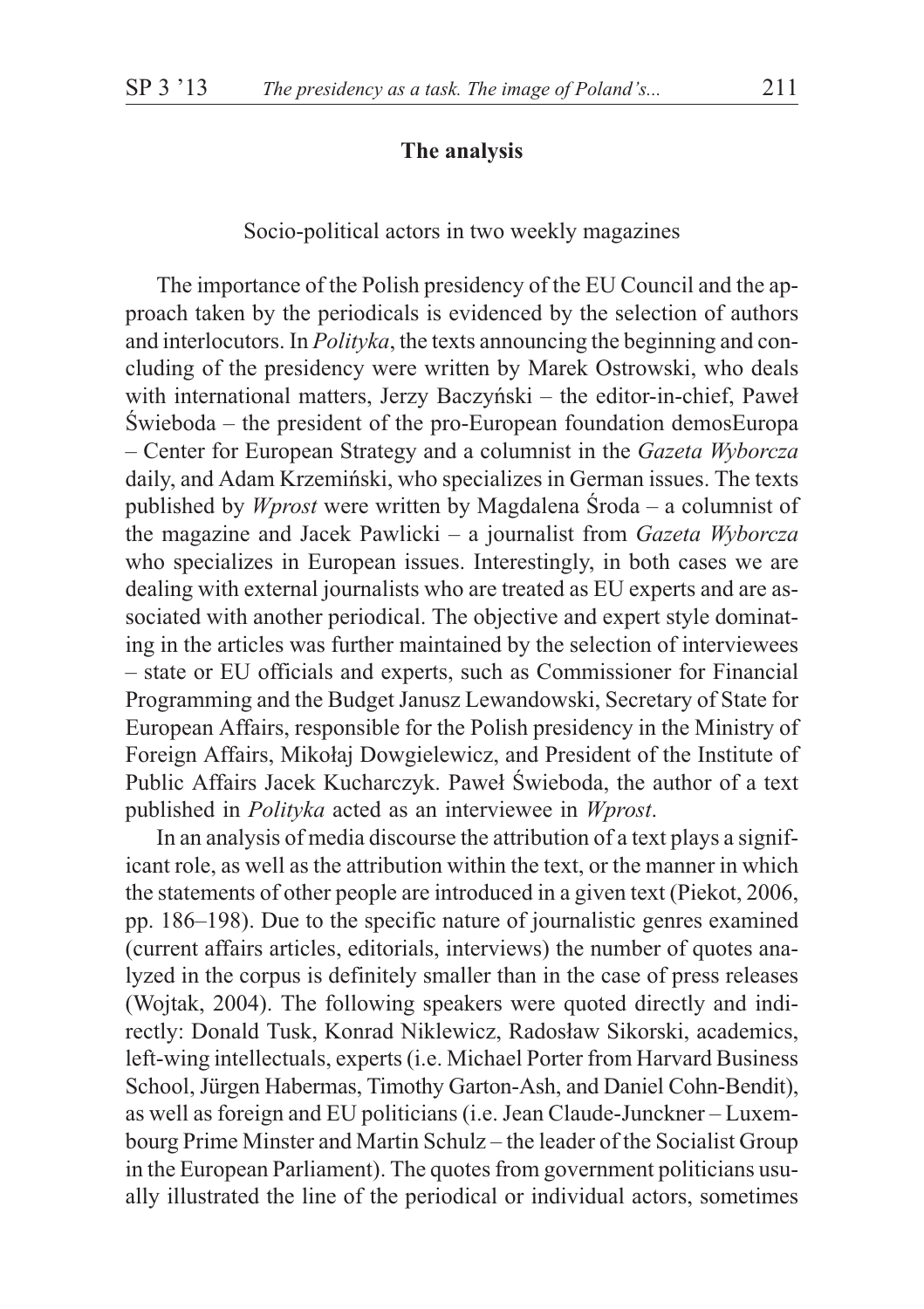assuming the character of overt support for a given standpoint: "Actually, it is Sikorski who is right…" (Krzemiñski, 2011b, p. 12). Characteristically, in the case of PO politicians, not only were the quotes affirmative, but the acts of speech were labeled in a way that constructed their authors' identities as men of state who were equal to their European partners. This can be exemplified by introducing a fragment of Donald Tusk's statement with the verb "admonished" when referring to the possibility of European states opting for different speeds (Pawlicki, 2012, p. 86). The notion of a "historical statement", describing a fragment of Radosław Sikorski's speech in Berlin of November 28, 2011, was decidedly positively marked (Krzemiñski, 2011b, p. 12).

When discussing domestic issues and the internal situation in Poland, the discourse on the presidency typically used the metonymic reference of "Poland" rather than "Warsaw", which was much less frequent. The name of the country was thus used to refer to the activity of the government and its representatives, and frequently stood for the whole community. In the latter case, the verb in third person singular was used together with the verb in the first person plural (Kucharczyk 2012, p. 92). Such representation served the purpose of generating a common identity and interest and suspended considerations on internal diversification. Regardless of strategic aspects, such mechanisms are typically used when writing about the Union's policy, or broader international policy (Oberhuber, Bärenreuter, Krzyzanowski, Schönbauer & Wodak, 2005, pp. 227–271). The role of Poland was constructed by means of anthropomorphization, where the country was presented as an actor that was supposed to take concrete steps or that had already done so. One could therefore read that Poland "showed," "obtained," or "doesn't like" something (Kucharczyk, 2012, p. 92;  $\text{Sroda}, 2011, \text{p}, 31$ . Other frequently mentioned internal actors included D. Tusk, R. Sikorski, J. Rostowski, and S. Niesiołowski. They were represented as active or persuasive actors whose words were quoted in an affirmative manner. Donald Tusk was described as a "European modernizer" (£akomski, 2011, p. 28) or "reasonable politician" and Radosław Sikorski as author of the most important speech that had been anticipated from the beginning of the presidency (Krzemiñski, 2011b, p. 12). Government politicians were not criticized but rather encouraged to be even more active. The articles used various arguments to encourage and persuade them to become more active in Europe, for instance: "the Prime Minister needs to be seen more. In Europe he enjoys an image of a reasonable politician you can do business with, but hardly anybody can say more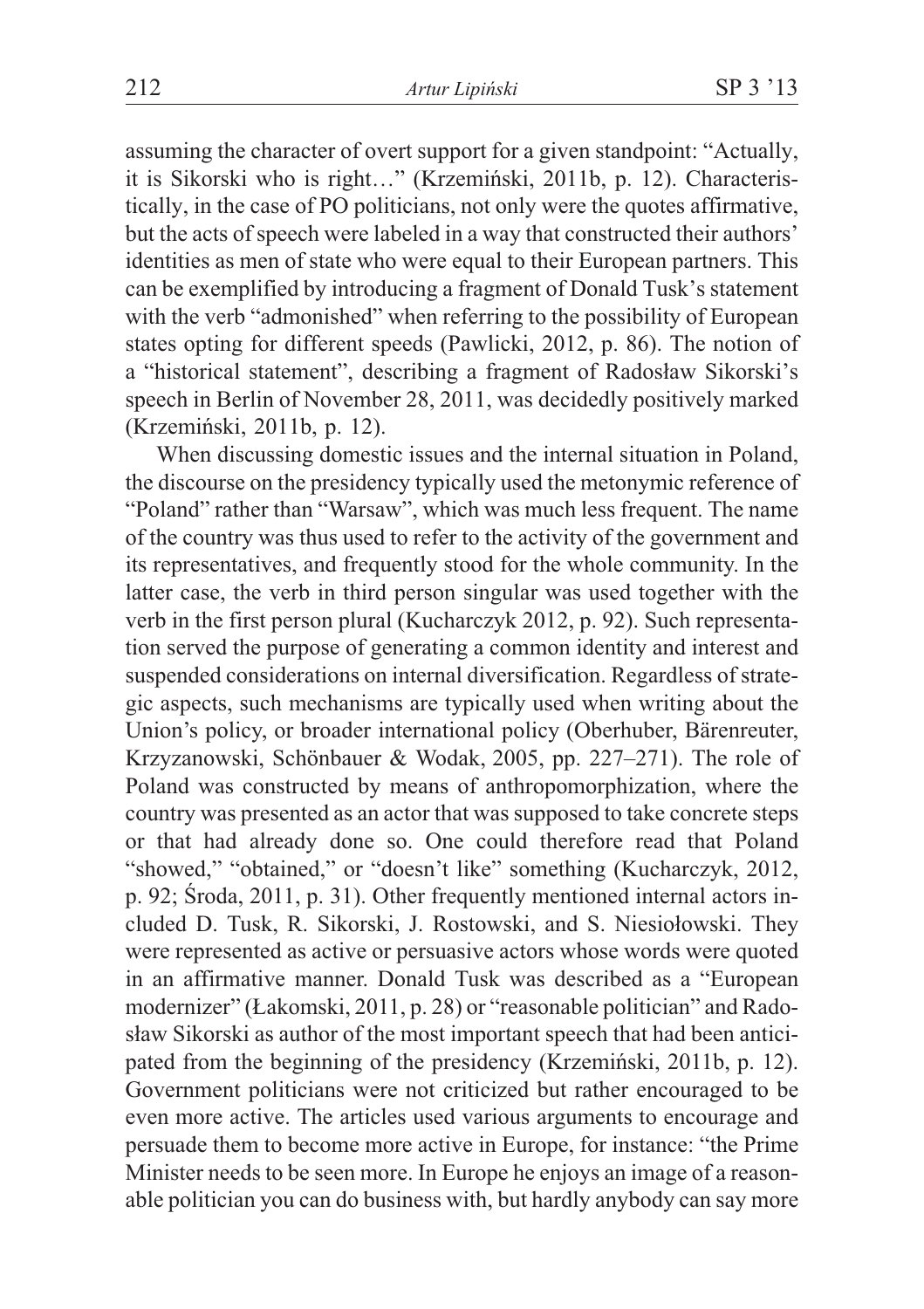about him. It is not a great secret that the Prime Minister does not like to speak in public when abroad" (Ostrowski & Świeboda, 2011, p. 52).

Another significant instrument involved functionalization, which, according to Theo van Leeuwen, is about representing social actors by means of the functions they perform (Van Leeuven, 2008, p. 42). The following quotes are excellent examples: "The idea that Minister of Finance Jacek Rostowski as a representative of the presidency could sit at one table with the eurogroup (the 17 finance ministers from the eurozone countries) without the right to vote had to be abandoned" (Pawlicki, 2012, p. 86); "If we were to show the actors of Polish political stage in late 2011, the picture could look like this: in the lead there is Prime Minister Donald Tusk holding a banner 'Europe, reforms' who is being pulled back by Deputy Prime Minister Waldemar Pawlak, clutching at his jacket flaps. Completely apart, in Rejtan's pose<sup>1</sup> but standing up, he cannot be kneeling, after all, there is steadfast Jarosław Kaczyński with a banner 'I won't allow it!', but in the background quite a number of fleeing activists can be seen. In the middle, Leszek Miller and Janusz Palikot are fighting over a cloth turned gray, reading 'The Left Wing'" (Paradowska, 2011b, p. 34).

The second fragment reveals the mechanisms of representation of opposition political actors, in particular the most frequently featured Jarosław Kaczyński and PiS. The deprecating and satirical tone ("steadfast", "cloth turned gray"), reference to Polish historical context (Rejtan), or ridiculing of opposition demands (Krzemiñski, 2011b, p. 12) and belittling their importance ("callithump") (Baczyñski, 2011, p. 12) sometimes gave way to psychologization or psychiatrization mechanisms ("Kaczyñski overwhelmed by obsessions") (£akomski, 2011, p. 28). Additionally, tradition was identified with utter anachronism, allowing comparisons of J. Kaczyñski to an "antediluvian fossil" (Krzemiñski, 2011b, p. 12). PiS was subjected to direct criticism (Materna, 2011, p. 9) and polemicized with as regards its slogans, earlier statements and opinions (Krzemiński, 2011b, p. 12). In general, the largest opposition party and its leader were alternately presented as a threat to the Polish presidency, or utterly anachronistic, anti-European political actors who are incapable of recognizing reality.

<sup>&</sup>lt;sup>1</sup> Tadeusz Rejtan tried to prevent the legalization of the first partition of Poland in 1773. A 1866 painting by Jan Matejko pictures Rejtan lying on the threshold of a chamber trying to prevent the members of parliament from entering it and signing the partition document [translator's note].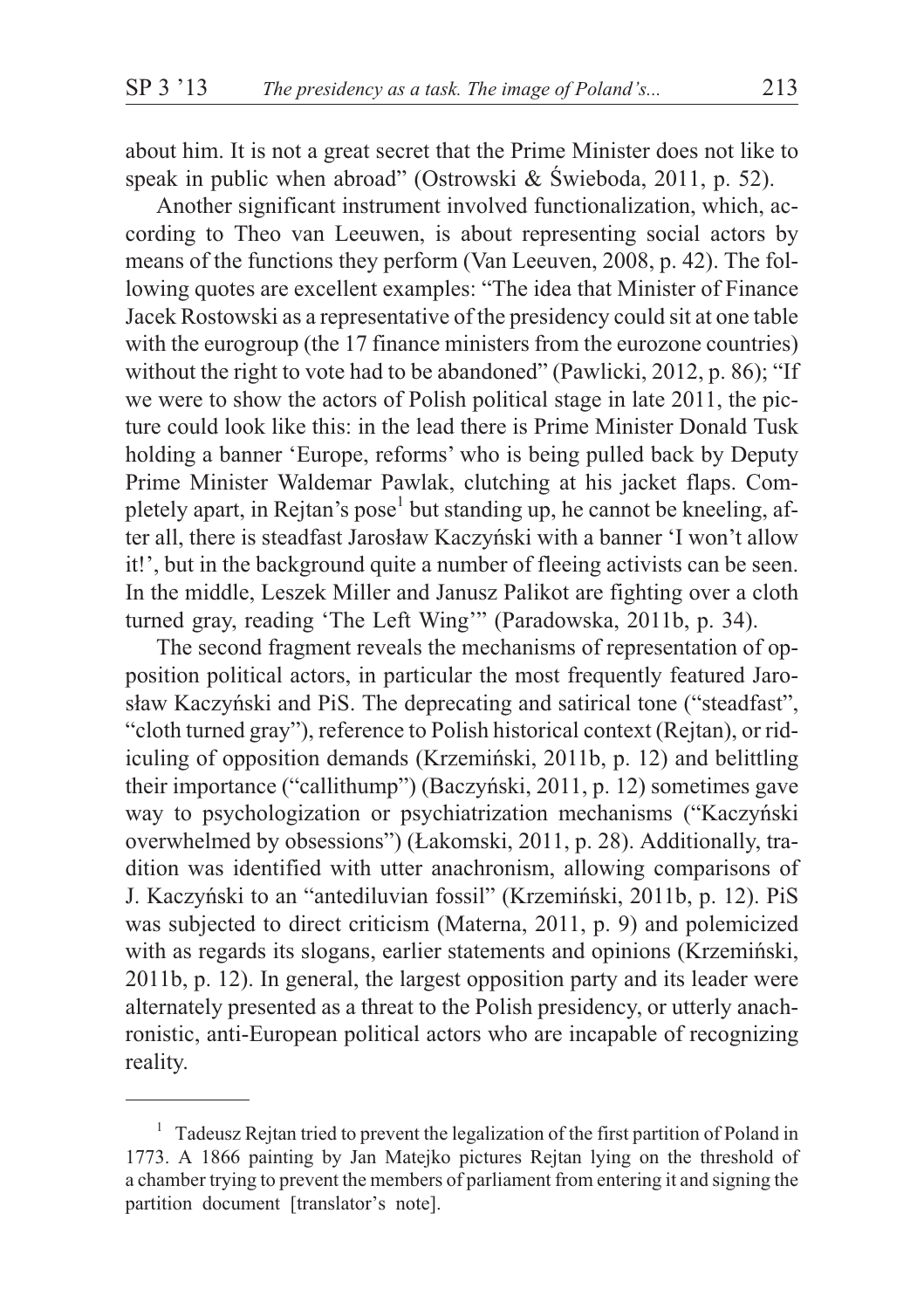The representation of Poland's internal situation was not a particularly important element of opinions concerning the presidency, and it was referred to rarely and indirectly. There were three predominant subjects: the economic situation of Poland, the diagnosis of social support for the EU, and the parliamentary elections to be held during the presidency. In economic terms, Poland was presented as an outstanding country, handling the crisis well, and a strong and valuable EU member. In social terms, the Euro-enthusiasm of society was significant, as emphasized by journalists and their interviewees from the world of Polish and Union policy ("enormous support for European idea") (Dowgielewicz, 2011, p. 90). The elections, an important political parameter at the time of the presidency, were treated as a threat, mainly due to the possibility of the opposition negatively exploiting European issues, or the stronger resonance of party struggle in Poland in the forum of EU institutions, due to the presidency. The issue raised by the opposition, that is the opportunity for the government to exploit European issues for election purposes, was not taken into consideration. A strategy of reversing this argument was also applied. In contrast to the printed media that opposed the cabinet of Donald Tusk, here the presidency was presented as an event that does not help the government, but on the contrary, as one that could generate election problems (Paradowska, 2011a, p. 15).

# The Polish presidency of the EU Council – the expectations and hopes

In the case of both weeklies, the timeframe had a very strong influence on the way of handling the topic of the presidency, dividing the event into an introductory and final stage. From the point of view of the subjects of discourse, this means that most attention was paid to the expectations and hopes related to assuming the presidency on the one hand, and to conclusions and assessments on the other. The main assumption underlying both types of articles was the belief that the presidency was highly important for Poland, while noticing its limited competences on the European level and restricted duration. For instance, M. Dowgielewicz said in an interview that "it is important to have realistic expectations of the presidency. It is only 184 days long so we can initiate some processes" (Dowgielewicz, 2011, p. 90). The editor-in-chief of *Polityka* moderated the strength of his opinions using an indefinite pronoun 'some'when describing the power of the presidency ("This is some kind of power that can be used in a variety of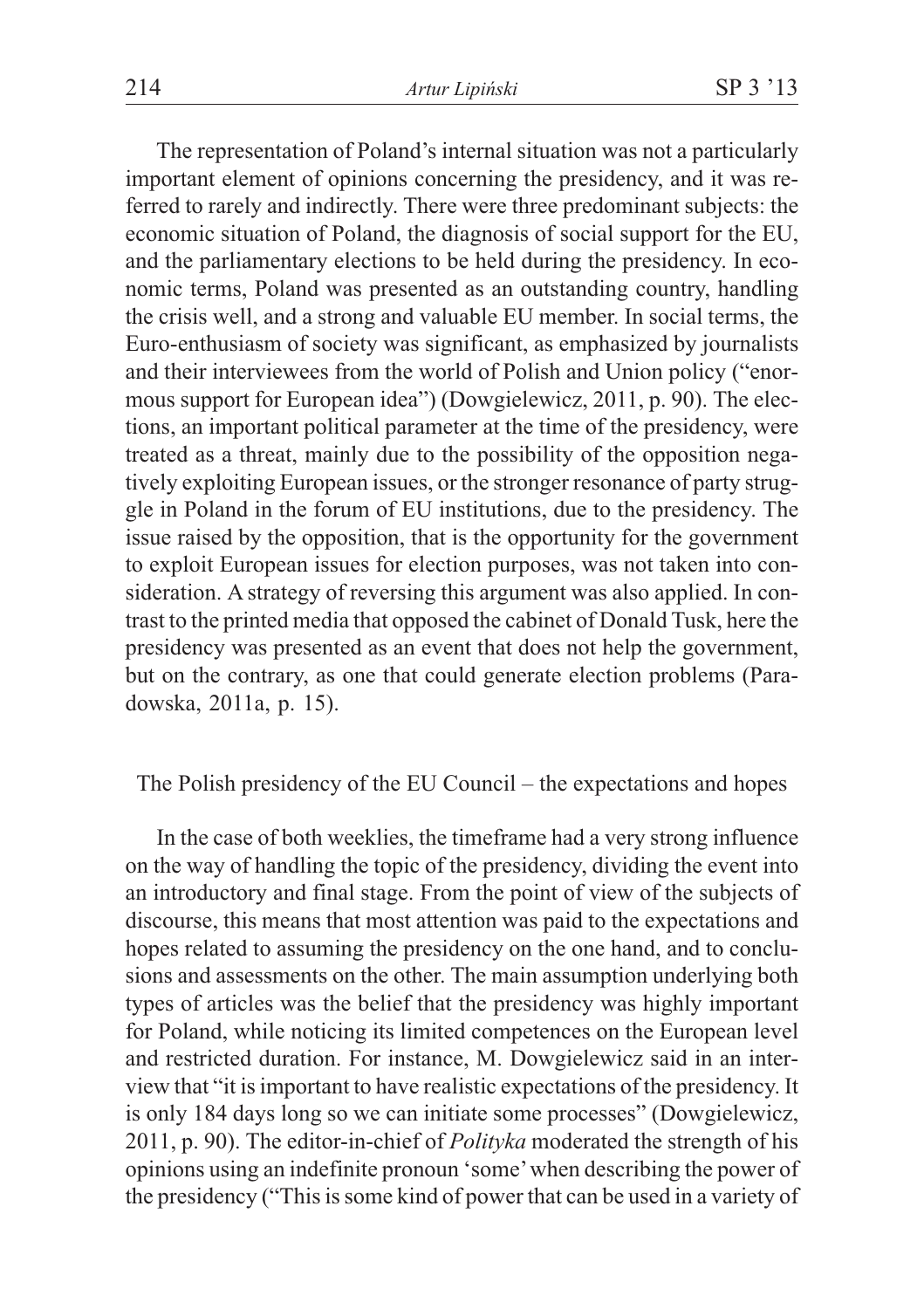ways") and his expectations ("I do not have some great expectations of the presidency") (Baczyñski, 2011, p. 12). At the same time, however, the presidency was also presented as a "national project that is strategic for the Polish state" and "the largest logistic operation in the history of the Polish administration so far" (Ostrowski & Świeboda, 2011, p. 52). Its significance was further emphasized by the identity-forming function of the presidency, which was expected to transform the identity of the state, making it a rightful EU member. The analysts of EU discourse have frequently indicated that the EU topos was presented as a national test (Krzyżanowski, 2008, p. 290; Żuk, 2010, pp. 106–107). The same thinking characterized the considerations on the presidency. The issue of mobilization, hopes for the future, fear of failure and shame in such a case are all clear indicators that the presidency was perceived in terms of a conceptual field strictly related to a task, exam or test to officially confirm the new identity.

The part of the presidency discourse that referred to the future used deontic modality to express the obligation, duty as well as the speaker's expectations (Grzegorczykowa, 2001, p. 133). Journalists and experts formulated statements characterized by this type of modality ("Poland needs to build coalitions carefully," "Poland should decline this term for all cases") (Ostrowski & Świeboda, 2011, p. 52), while Minister Dowgielewicz formulated assertions and declarations: "we will initiate," "we will dismantle," "we will try" (Dowgielewicz, 2011, p. 90). The main expectations expressed by journalists and experts covered, among other things, exercising the presidency in an active and dynamic manner that influences the European agenda, construing a meaningful EU narrative that would be capable of triggering a pro-integrative stimulus for a stagnant Europe, starting a debate on a new European solidarity, countering the division into a two-pace Europe, and Poland's commitment to the neighborhood policy in the South (Ostrowski & Świeboda, 2011, p. 52). In a similar way, Dowgielewicz addressed the issue of energy, the good will of Poland as well as the congruity of Poland's interests with the interests of the EU. Not unlike journalists and experts, apart from listing Polish priorities, the minister stressed the rhetorical and symbolic meaning of the presidency: "First and foremost, we are going to try and change the sentiments in Europe that are daunted by the crisis to make them more optimistic" (ibidem).

In terms of expectations and promises, the discourse on the Polish presidency was based on the enumeration of resources that were to ensure the appropriate performance of the tasks on the one hand and the rhetoric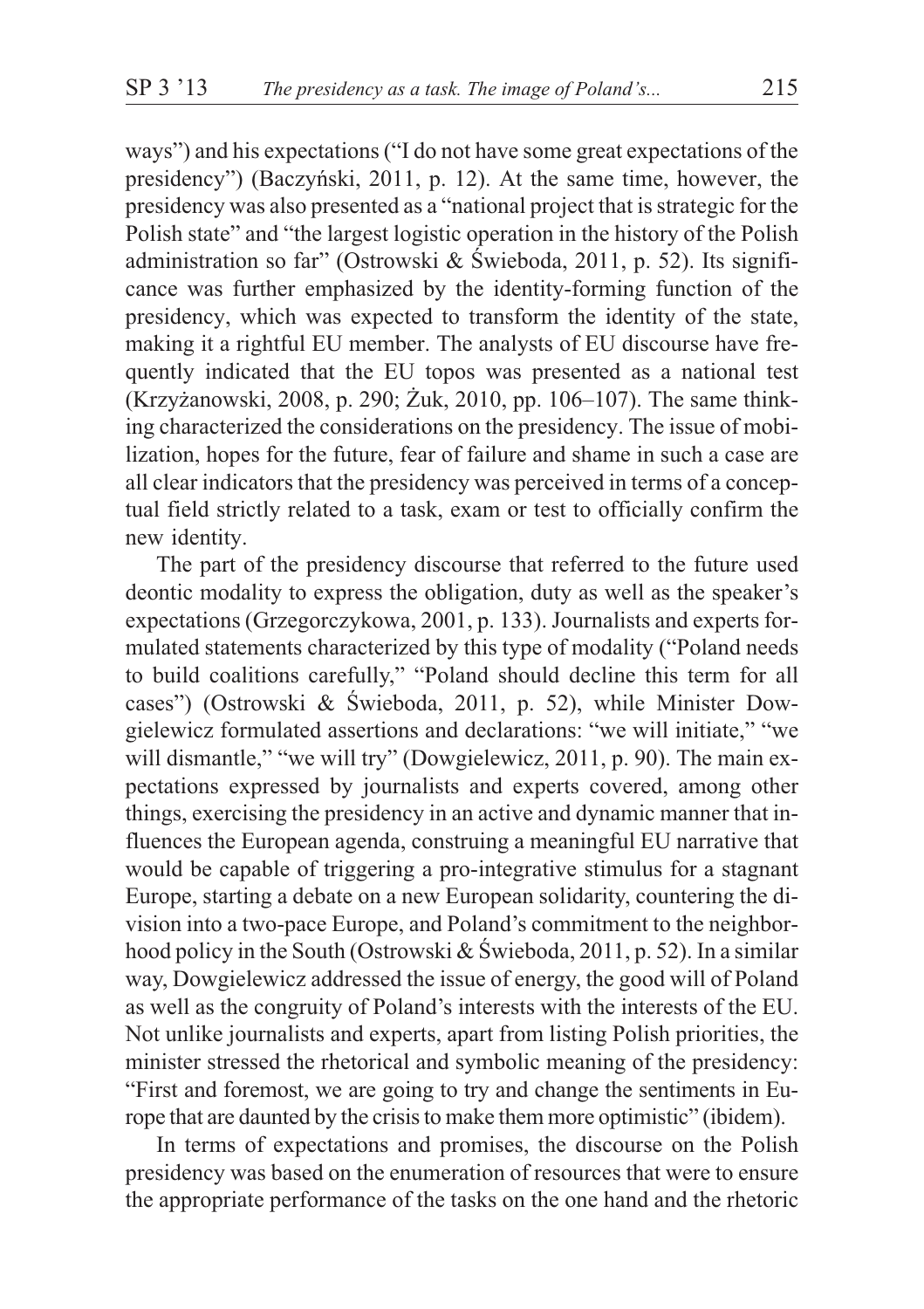of shame on the other. The editor-in-chief of *Polityka* indicated the following assets: the Euro-enthusiasm of Polish society, excellent relations with Germany – a crucial EU state, the clear, positive influence of the European Union in Poland, and, finally, the pro-European government seeking the sources of welfare and prosperity in close integration. Characteristically, the above list was accompanied by the following statement: "Without puffing ourselves up like a peacock, we do have a few unusual strengths" (Baczyñski, 2011, p. 12). By making reference to a famous phrase by Juliusz Słowacki, $^2$  the author distanced himself from language prone to exaggerating Poland's merits, in particular historical merits, frequently employed by the right wing to justify its demands towards foreign entities. The count of Polish assets was also based on referring to the topos of national uniqueness, national history and pragmatism. Explaining the role the Polish presidency could play, Janusz Lewandowski said "We, Poles, know the price of freedom. Being in the EU we can take from it by the handful, whether this means money or all the other freedoms and benefits, reciprocating with our positivism and optimism in sharing the responsibility for getting the Union out of the present crisis" (Lewandowski, 2011b, p. 92). This statement applies several important strategies. Firstly, it uses the topos of national uniqueness and national history, which explains Polish enthusiasm towards the EU. Secondly, it establishes a relation of equivalence between Poland and the EU, where each party is both a donor and beneficiary. Thirdly, the assets are listed in a way allowing the economically weaker Poland to make a valuable offer of a cultural and symbolic rather than financial nature, which is a typical compensation strategy of peripheral countries with a different economic capacity from the center.

# The rhetoric of shame

The existing analyses show that rhetorical strategies based on shame and fear are particularly frequent in the discourse on European matters (Czy¿ewski, 2006, p. 127; Horolets, 2006, pp. 225–266). They can be approached as the indicators of the sense of belonging to a normative community constructed by the journalist (the community of the EU in this

<sup>&</sup>lt;sup>2</sup> Juliusz Słowacki (1809–1849) – a Polish romantic poet, who sarcastically described Poland as a "Peacock among nations" in *Agamemnon's Tomb* [translator's note].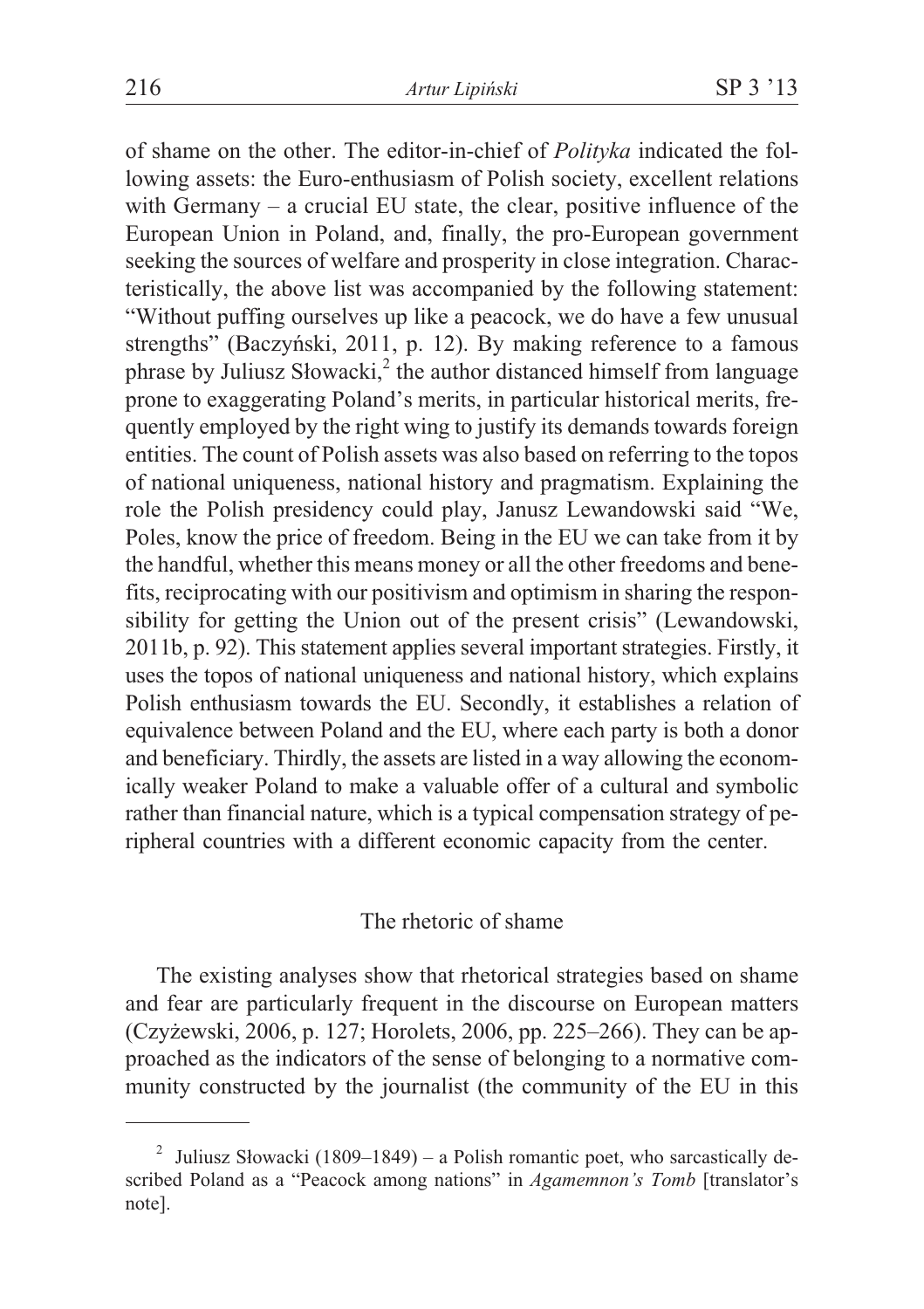case), where shame is generated when community rules are infringed. Fear emerges in response to a structure that is treated as an 'alien' one. Tomasz Zarycki observes that the shame of the symbolic elite (such as journalists) can result from a specific social stratification in peripheral countries, which is based on the relation to the 'center' and its culture. This has to result in a tension between the center-oriented portion of the elite and its other members. Additionally, where a community is traditional, in a sense defined as 'backwardness' or 'parochialism', one can declare being ashamed of one's own society (Zarycki, 2009, p. 153).

In the discourse on the presidency the rhetoric of shame referred not only to current shame, resulting from the differences perceived between Poland and European standards, but also to potential shame that could emerge in case of mistakes or improprieties in the course of the presidency. Journalistic discourse on the presidency referred to this notion and – indicating the disparities between the desired and actual states – it defined the standards of the sense of shame. Thus, the rhetoric of shame had at least two functions. Firstly, it served the purpose of abashment, in order to force state authorities to take action, or to mobilize them right before the beginning of the presidency. For instance, Magdalena Środa wrote about the discord between the priorities of the Polish presidency, in particular that of openness, and the closed nature of Polish society. She also constructed a shameful contrast between the 'old' European states, where equality is an important value, and Poland, where "equality is not of particular significance" (Środa, 2011, p. 31).

The attitudes towards the presidency of Poland, which were reconstructed *post factum*, also expressed the fear of shame that could result from the presidency: "Before, we prayed for a quiet presidency, for not spoiling anything and staying clear of mishaps" (Kucharczyk, 2012, p. 92); "At the beginning of the presidency in July 2011, I was afraid of a Polish mess" (Pawlicki, 2012, p. 86). Fear also emerged in the context of the opposing right wing, for instance in relation to the behavior of MEPs from PiS at the time of the presidency inauguration in the European Parliament and their reaction to the speech of Donald Tusk (Materna, 2011). The rhetoric of shame defined the standards of the appropriate way of thinking and acting in response to the expectations and reactions of European countries and the whole EU. This is most expressively exemplified by the following statement by Jerzy Baczyñski: "Poles happen to have a certain natural skill to invoke history, symbols, faith, or even pathos, and they should not be ashamed of that" (Baczyñski, 2011, p. 12).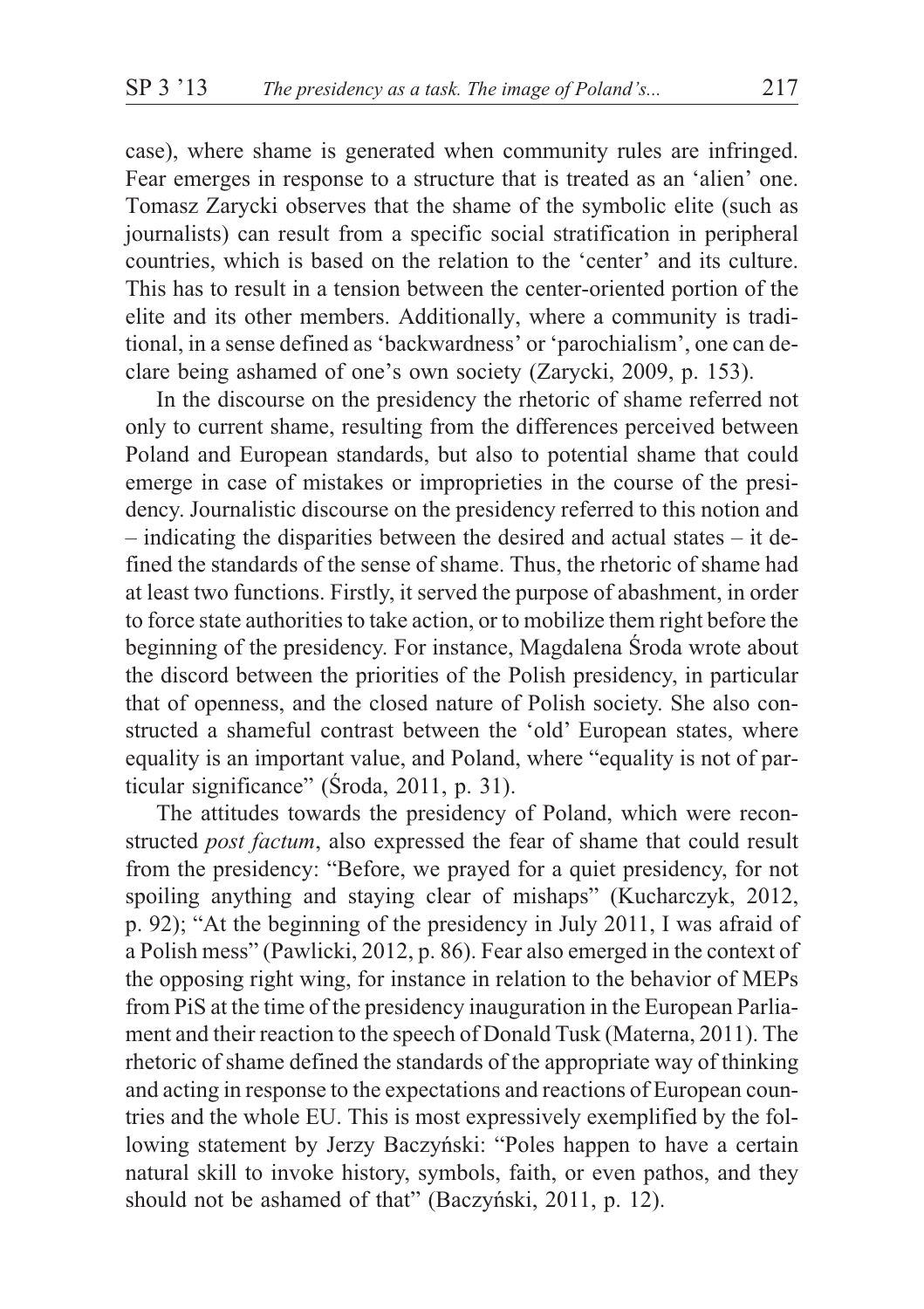While *Polityka* treated references to history and the past made by right-wing politicians as an expression of anachronism, in the case of Polish activity in the course of the presidency they were defined as a justified means to construe the message. Behaviors stigmatized as shameful were also addressed by the Government Plenipotentiary M. Dowgielewicz calling for the opposition to show restraint (Dowgielewicz, 2011). The same mechanism was also applied in the directive statements about the necessity of cautious operating in the EU forum, so as to avoid waking the stereotypes about Poland (Ostrowski & Świeboda, 2011).

The construction of shame was possible due to three assumptions that were noticeable in the discourse. Firstly, there was an assumption that there exists a set of values and standards that are identified with Europe or the EU, which are different from Poland's. The Poland-Europe/EU relation was built by means of a better-worse, active-passive, knowing-learning dichotomy rooted in the post-colonial thinking. For instance, Janusz Lewandowski referred to Central and Eastern European states as "Eastern wilderness" or "provincial cousins carrying bundles" (Lewandowski, 2011a, p. 13), while A. Krzemiñski talked about the "steppe" (A. Krzemiñski, 2011b, p. 12). Secondly, the EU was acknowledged as a significant reference system that Poland can and should be compared to incessantly. This was indicated by the numerous references to current and potential assessments by Europe/EU. The title of one of the articles is quite typical here: "How are we going to be associated in Europe?" (Zespó³ "Polityki", 2011). Such questions and concerns were formulated both by journalists and politicians. Thirdly, the inequality of this relation was embodied by an image of the presidency perceived as a task to be assessed by European countries upon its completion. Within the framework of a hierarchically described relation, Europe "gave," "transferred," "provided an opportunity," "forced us to make great changes," while Poland was pictured as a passive recipient of a wide range of various goods, and European integration was not a product of active behavior and efforts but a phenomenon that has "happened" to Poland (Ostrowski, 2012, p. 46).

### The image of Europe

The vision of an appropriately exercised presidency and the arguments that accompanied this vision were strictly related to the picture of a future Europe resulting from a successful presidency. The starting point for a fu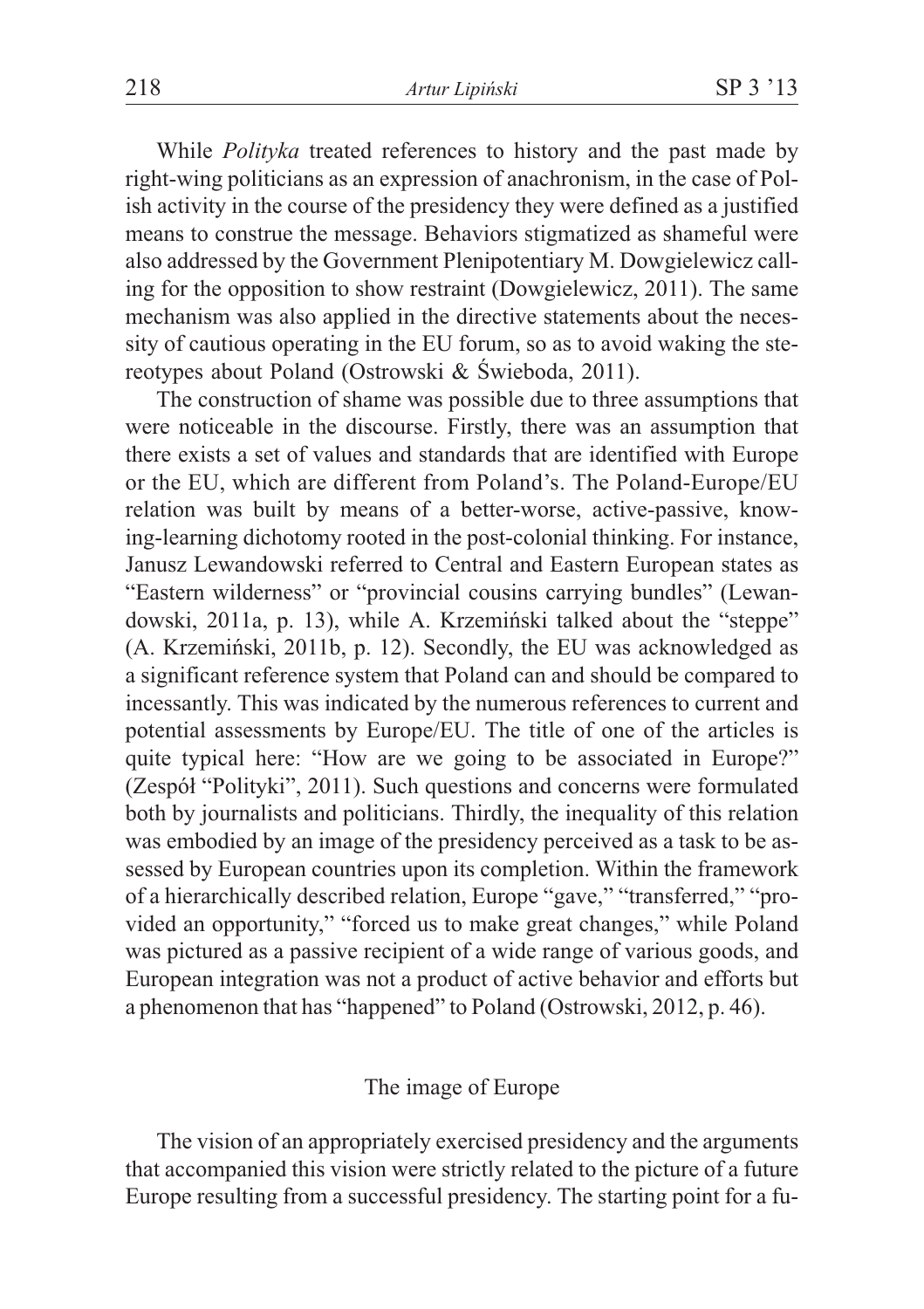ture *status quo* was provided by a diagnosis of the current situation and addressing the problems the presidency should solve. Additionally, references were made to European history and the normative assumptions of what the EU had been at its beginning. The Poland-Europe/EU relations were a separate element. The current picture of the EU approximated the intergovernmentalist concept where EU institutions are treated as an outcome of rational decisions of states aiming to resolve problems (Wiener & Diez, 2004, p. 8). There were thus mentions of sluggish EU institutions that need to align individual interests with the interests of the EU as a whole, and different interests of states that need to be agreed by EU institutions. This vision of Europe was not far from the liberal perspective where the multitude of interests is perceived as a natural order of things following from the plurality of entities involved. Referring to historical origins of the EU, Janusz Lewandowski recalled two symbolic names of particular importance for liberal thinking: "Thanks to the Union, Europe is the only continent that left the state of nature behind. … we escaped Hobbes and Locke. [We escaped] towards the pragmatic cooperation of nations respectful of common institutions and principles" (Lewandowski, 2011a, p. 13). Common interests were presented as a project or perspective of international relations generated by their actors within the framework of EU institutions rather than a natural element of identity. This is the context in which to consider such statements as "Do not be offended by differences" or "We need to be aware of all dissimilarities and differences and discuss them frankly. Simultaneously, we need to patiently build better understanding of common interests" (Ostrowski, 2012, p. 46). Therefore, differences between states were accommodated, and antagonisms treated as an inherent feature of a multi-stakeholder approach calling for negotiation and efforts to advance towards community. Characteristically, this vision of Europe was instrumentally legitimized as an institutional system that was more efficient in terms of solving global problems than the nation-state (Eriksen & Fossum, 2004, p. 437). For instance, Jerzy Baczyñski wrote that "it is becoming increasingly clear that none of the great problems EU governments are confronted with can be solved on one's own" (Baczyñski, 2011, p. 12).

The picture of the EU presented in the comments on the presidency did not describe a state of affairs but a process whose ultimate stage is unknown. At the same time, all the authors emphasized significant changes in the intergovernmental status quo which began after 2005, posing a considerable threat to the EU's functioning as a whole. The following factors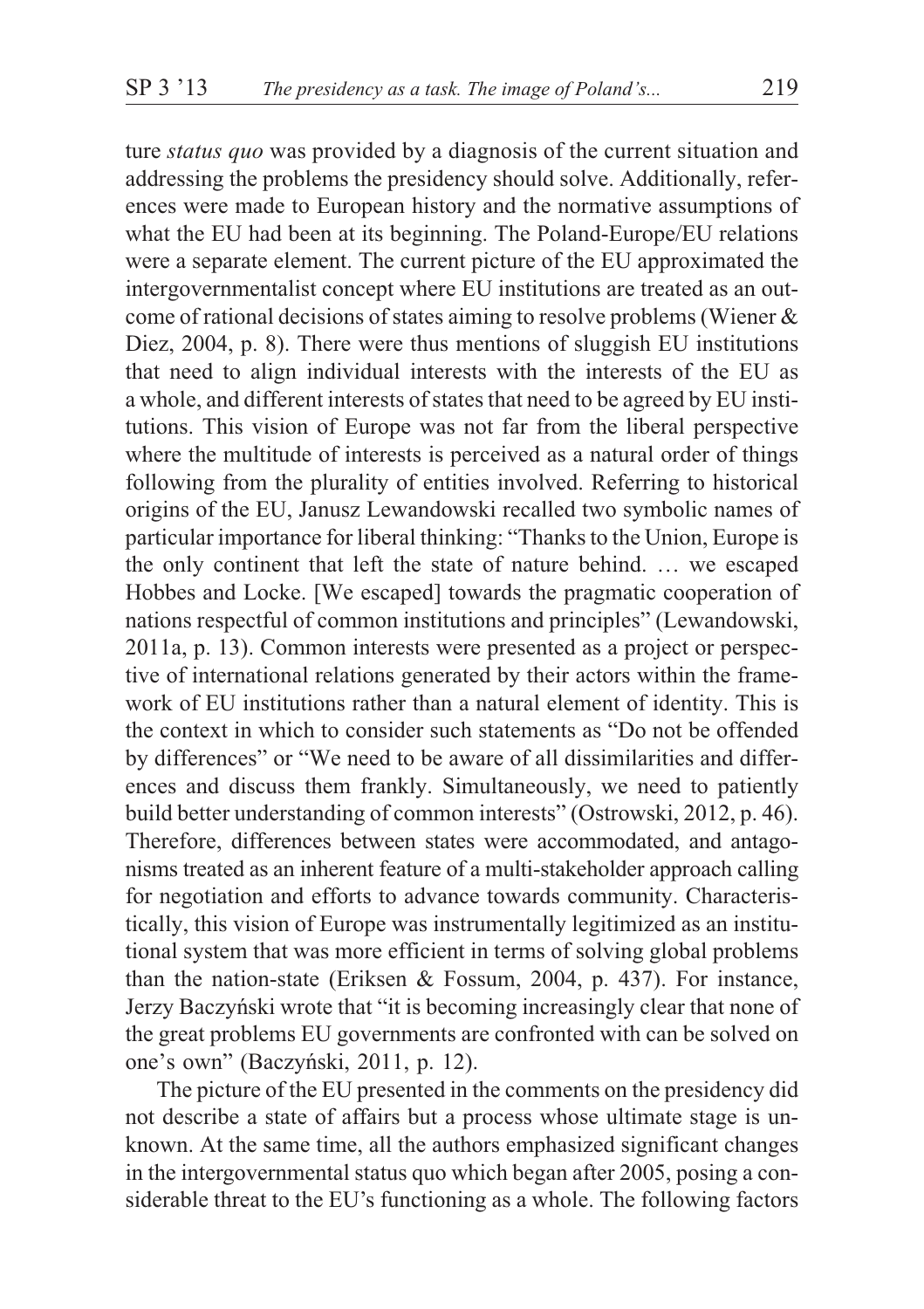were listed among the reasons for infringed stability: the erosion of EU legitimization, increasing power of renationalization tendencies, and the economic crisis. The claims of the erosion of legitimization most often employed the following argumentation scheme: the fundamental goal of European integration was to eliminate wars between nation-states; young generations raised in comfortable political and economic conditions deemed this state of affairs as obvious; the result is a lack of energy and ideas that could give meaning to the European project (e.g. Krzemiñski 2011a). Given this perspective, authors mentioned "inertia," lack of "energy," "verve," a "great idea" (Lewandowski, 2011a, p. 13; Baczyñski, 2011, p. 12; Pawlicki, 2012, p. 86), or a pessimistic "mood" (Dowgielewicz, 2011, p. 90). Another reason for lacking energy and sluggishness was attributed to an excessively expanded institutional structure that tended to regulate too many fields of life, including exaggerated intervention in moral and national matters, which resulted in the alienation of the European elite from society (Świeboda, 2011). Janusz Lewandowski referred to Brussels "interfering" with economic matters. A negative image of an overgrown administration was expressed by using such notions from the language of euroskepticism as "eurocrats," "Brussels," and "European elite" and applied to the Eastern Partnership initiative as well (Lewandowski, 2011a, p. 13; Świeboda, 2011, p. 3, Winiecki, 2011, p. 54). The lack of energy characterizing European societies and institutions was frequently attributed to a personalized Europe or the EU. This is exemplified by a typical sentence, such as: "After the enlargement, the Union has lost verve and vision, it is struggling in political temporariness, trying with increasing difficulty to balance national egoisms" (Baczyñski, 2011, p. 12). The EU is presented here as a kind of an organism capable of feeling and reacting in a way humans do, and attributed with certain properties, which is a relatively common technique in the highly metaphorical discourse on Europe (Mussolff, 2004, p. 83).

Another factor responsible for the EU's difficult situation, that is renationalization sentiments, was most frequently represented by means of two negatively charged categories: populism and egoism. The concentration of nation-states on their own interests and their reluctance to take decisions that could increase the scope of common policy were presented as a standard response of states under the crisis conditions: "Today in Europe there are no influential political movements or leaders calling for the limitation of national sovereignty in favor of common institutions" (Baczyñski, 2011, p. 12). Such tendencies were pejoratively termed as egoism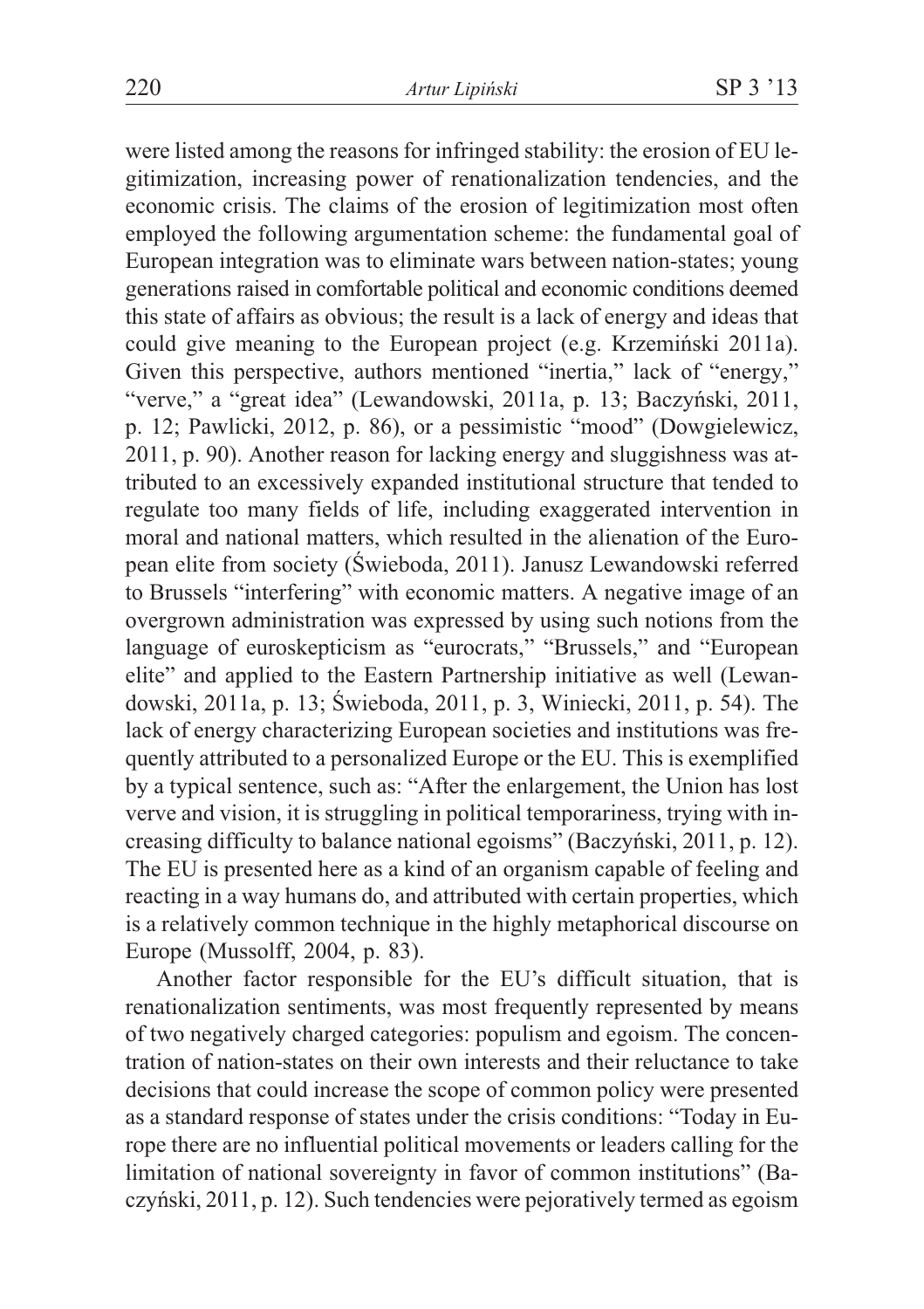(Krzemiñski, 2011a). There also emerged a negative notion of "extreme anti-European parties" (Lewandowski, 2011a, p. 13). Populism was also presented by means of a metaphor of natural elements, as a flood wave (Pawlicki, 2012).

The third and most crucial factor responsible for the destabilization of the intergovernmental status quo was the crisis. The concept of crisis was applied in order to indicate that the situation was extremely difficult or critical. Depending on concrete texts or topics, this concerned the Polish presidency or the situation in the EU. The former is exemplified by the following sentence: "... we happened to exercise our first presidency right in the middle of the greatest crisis in the history of the EU" (Pawlicki, 2012, p. 86), the latter by: "Never before has the Union suffered from a crisis so multidimensional and so profoundly undermining its foundations, including the most important freedoms of Schengen and the single currency" (Lewandowski, 2011a, p. 13). The second example clearly makes a connection between the crisis and the functioning of the entire EU, yet the presidency discourse frequently applied the concepts, narrowing the scope of this phenomenon only to the eurozone, or to the countries with weaker economies. It was observed, for instance, that "Europe is at a turning point. The peripheries are being eaten away by the fire of economic incompetence of recent years and social unrest and rebellion, which is gaining impetus and may get out of control" (Ostrowski & Świeboda, 2011, p. 52). This last quotation illustrates several aspects. Firstly, it narrows the origin of the crisis situation down to European peripheries. Other texts, however, universalized the crisis. For instance, A. Krzemiñski wrote that "the crisis of the euro is the crisis of the entire EU, not just of the eurozone" (Krzemiñski, 2011b, p. 12). Secondly, it used the natural metaphor, a fire in this case, that is a violent, uncontrollable and exceptionally harmful phenomenon. Another category of natural catastrophe that provided the source domain for the metaphorization of the crisis was flood. The crisis was represented in terms of a wave flooding one part of Europe after another. There also emerged a metaphor of the crisis being a fever, which followed from treating the UE as an organism: "Despite the first signs of healing, however, the EU continues to be consumed by fever" (Ostrowski, 2012, p. 46). Thirdly, the crisis was treated as a phenomenon resulting in the disturbance of former interstate relations, the EU institutional system and ways of thinking. The crisis apparently put the Union in a situation where a decision had to be made as concerns its further directions under the unpredictable circumstances ("a turning point") (Ostrowski  $\&$  Świeboda, 2011, p. 52).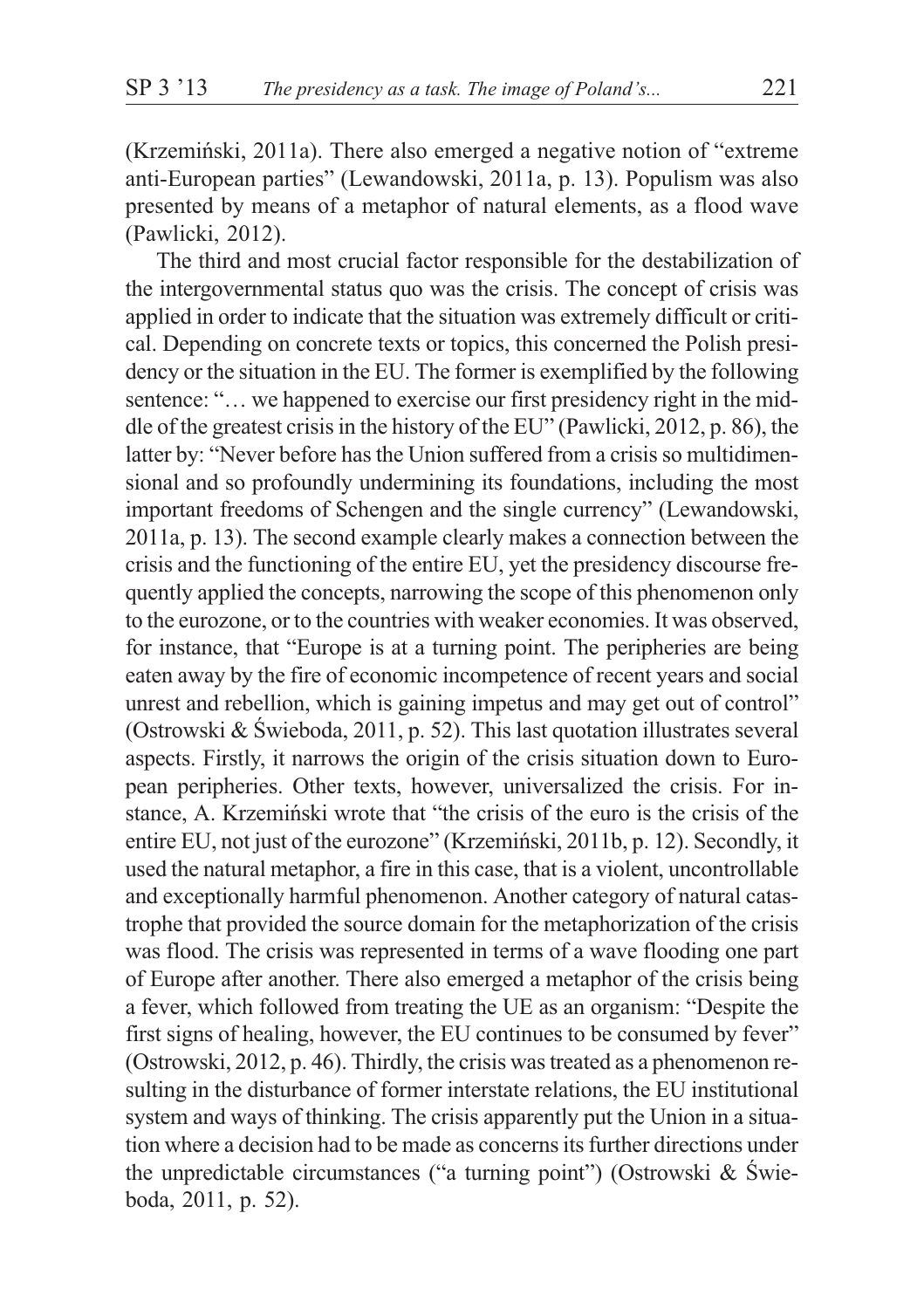The discursive construction of the crisis, however, was not an instrument of hyperbolization and served the purpose of legitimizing reformatory ideas, taking a definitely federative direction (Krzemiñski 2011a, b). In this approach, the crisis was not a mere dysfunction proving an erroneous construction of the whole, but it was a developmental stage leading to deeper integration. The functionality of the crisis was emphasized by means of historical analogies and references to the dynamics of EU development. Janusz Lewandowski claimed that "the European community has been maturing through crises since its beginnings. Challenges force us to seek common answers. That is how integration has progressed and Europe has grown" and referred to the example of the United States (Lewandowski, 2011a, p. 13). A. Krzemiñski also developed the analogies with the US, following R. Sikorski's historical example of the Polish-Lithuanian federation, and Switzerland. The Soviet Union served as a negative point of reference providing an example of a federation based on coercion (Krzemiñski, 2011b, p. 12). The sentences of weak modality, using such expressions as "maybe," "possibly," and conditional mood were to express the openness of the process, as well as hopes for greater integration. "Maybe the process of integration will be rapidly pushed forward to some version of a United States of Europe. After all, the Swiss federation also started from an enormous conflict, or a civil war, actually" (Ostrowski, 2012, p. 46). The postulates of a European federation or a Europe based on greater integration were made by journalists as well as politicians and experts (Baczyñski 2011, p. 12; Lewandowski, 2011a, p. 13; Pawlicki, 2012, p. 86). The motto of the Polish presidency: "More Europe" was an unambiguous expression of the pro-integration orientation of the government and was frequently recalled in the statements of politicians (Lewandowski, 2011a, p. 13; Dowgielewicz, 2011, p. 90) and experts (Kucharczyk, 2012, p. 92). The titles of the texts published by the two weeklies left no doubts as to the federative sentiments of their editors, as exemplified by "More Europe," "Together wherever possible," and "The Republic of Europe." The encouragement to take steps towards federation was achieved by means of a rhetorical mechanism of envisaging the consequences in the case of a 'black scenario' taking place (Kochan, 2005, p. 99). This was achieved by showing the alternatives between pro-federation decisions and other feasible scenarios that were always marked by a degree of threat. They concerned the position of Europe in the world, the future of the EU and the future of Poland. In the first case, there was indicated a possibility of a strong EU able to play a significant part in the "new global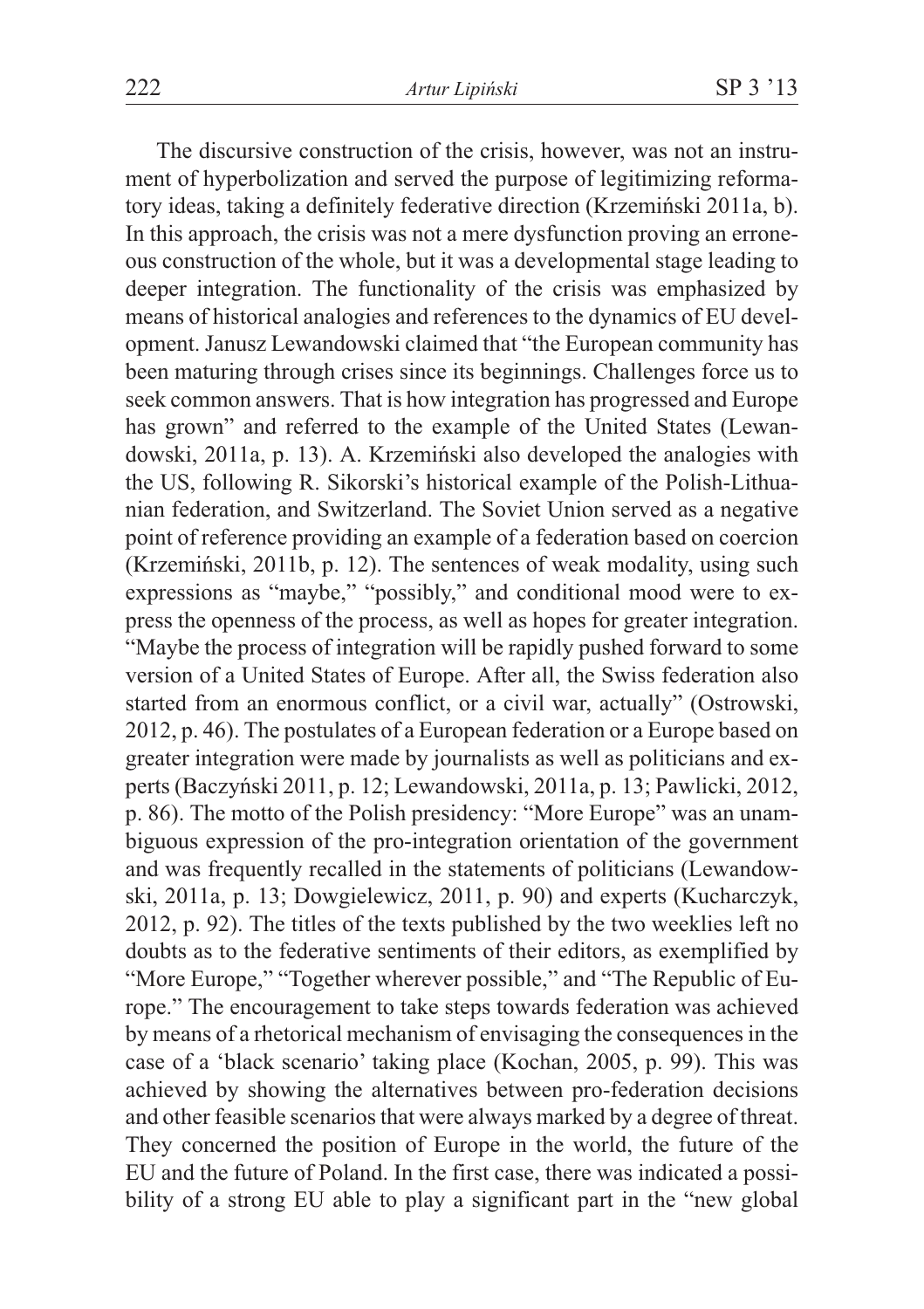pentarchy," instead of its "global marginalization" as an alternative. In the second case, the alternative for the "true federation" was the "collapse of the euro and a return to national egoisms" (Krzemiñski, 2011b, p. 12). As regards Poland, the threat of marginalization and squandering the "great success of accessing the Union" was mentioned (Kucharczyk, 2012, p. 92). A. Krzemiñski affirmatively quoted Sikorski's comments on the danger of Poland slipping to the East. The journalist constructed the following alternative: "Either Poland becomes a part of the hard core of the EU, co-creating efficient federal structures, or it will slip to the East like Ukraine, towards the political and economic steppe" (Krzemiñski, 2011b, p. 12). The orientalism of the negatively charged word 'steppe' was to evoke all Polish fears of degradation and the complexes of belonging to the less developed part of Europe, while expressing a sense of superiority over Poland's eastern neighbor (Janion, 2008).

The federative vision generates questions about the relations of the EU and Poland, primarily as concerns a potential conflict of national and Union interests. For both weeklies, Polish membership of Europe and non-antagonistic relations were utterly unquestionable. For Poland, the EU was to be as equally natural environment and source of emotions as the nation-state. The EU accession marked the end of Polish history in the sense of achieving a *status quo* ultimately protecting Poland's national interest (Ostrowski, 2012, p. 46). One article made an intertextual reference to an interview by Donald Tusk in *Polityka* in 2009, where the Prime Minister talked about the close dependence between the economic development and modernization of Poland on the one hand and the degree of European integration on the other. The author of the later text praised the Prime Minister, emphasizing his uniqueness when compared to other European politicians who were distancing themselves from the EU. Another important issue was the instrumental legitimization applied to argue in favor of EU federalization present also in other analyzed publications (Baczyñski, 2011, p. 12). The congruity of journalists and politicians thus concerned not only the EU's *finalité* but also its legitimization.

#### The assessment of the presidency

In both weeklies we encounter a positive assessment of the event made by the journalists, experts and political interlocutors. Also at the level of assessments, *Polityka* retained the picture of the presidency as a task writ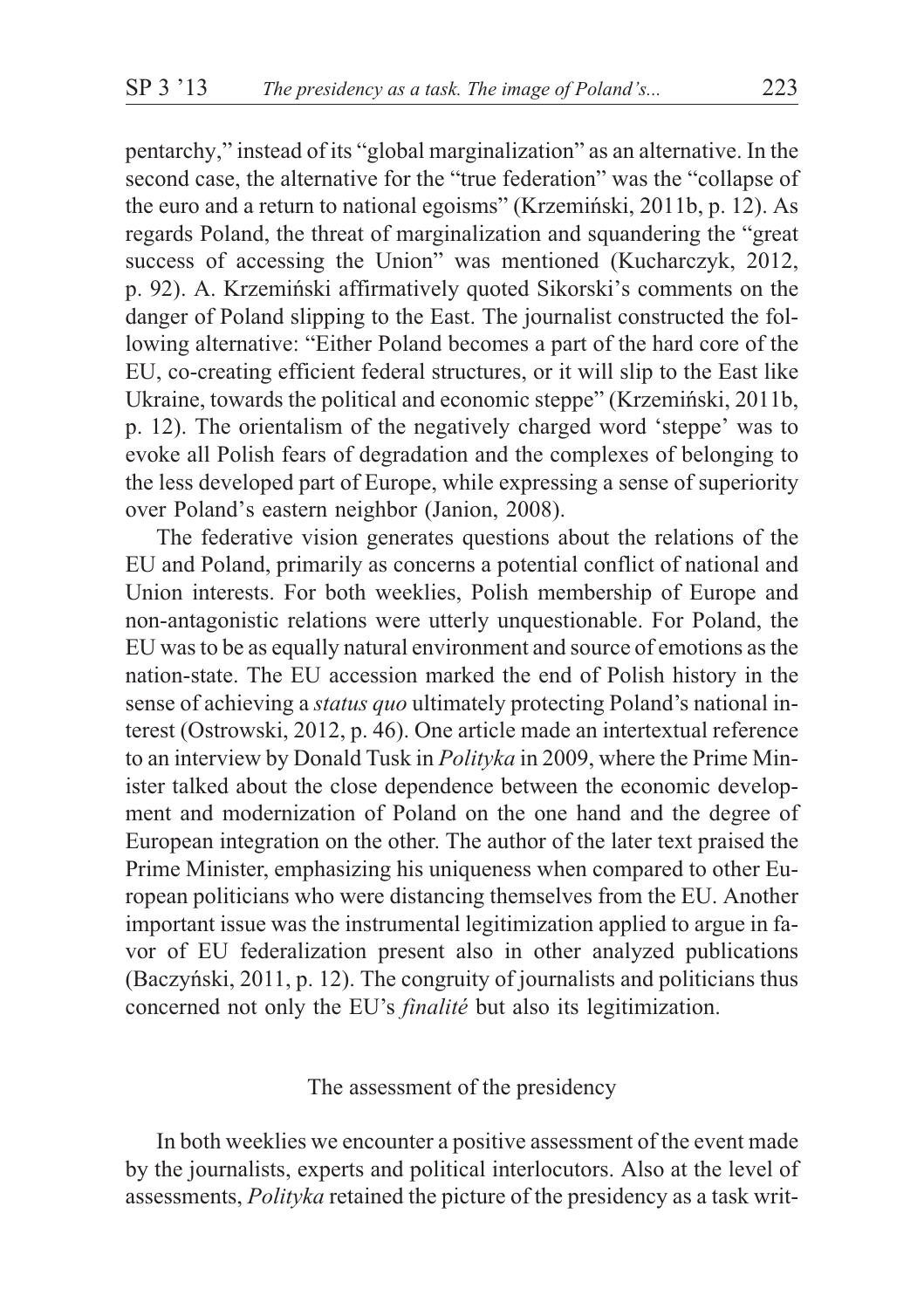ing that "Warszawa properly exercised the presidency" (Ostrowski, 2012, p. 46). J. Pawlicki used a similar metaphor assessing the presidency in terms of an "exam passed" (Pawlicki, 2012, p. 86). The success was not presented exclusively as a consequence of Polish efforts. Referring to Donald Tusk in the context of the outcomes of the Polish presidency personalized them thus attributing their achievement to the Prime Minister. It was significant that the journalists formulated their assessments and that both weeklies created the conditions for the evaluation to be made by the politicians and officials who had prepared and supervised the presidency. For instance, the article in *Wprost* that concluded the Polish exclusively quoted K. Niklewicz, who described the agreement on the patent package, achieved in the course of the Polish presidency, in the following manner: "This is a great success given that the negotiations on the single European patent had taken thirty years" (ibidem, 2011). Poland's paying so much regard to the opinion of the European Union and its entities gave high significance to positive opinions of European politicians. These concerned, for instance, the willingness of Poland to renounce bias (Pawlicki, 2012, p. 86).

The positive evaluation was additionally reinforced by emphasizing a peculiar situation ("a difficult period," "the most difficult presidency in the history of the Union") (Mielnik, 2012, p. 90; Pawlicki, 2012, p. 86), or the exceptionally critical attitude of EU politicians. The second instrument was applied by Jakub Mielnik counterpointing the words of M. Schulz about Poland ("this has been the best presidency for years") with those about the Czech Republic ("a few years ago he scolded President Klaus in Hradchany") (Mielnik, 2012, p. 90). Apart from making assessments it was also typical to enumerate the achievements of the Polish presidency, frequently using perfective verbs in the past tense: "Poland gained influence on European politics, showed that she is a major player, prepared the Accession Treaty of Croatia, saved the food aid program" (Kucharczyk, 2012, p. 92; Pawlicki, 2012, p. 86). The causal agent named, however, was not only Poland but also the government. In the statements by M. Dowgielewicz there are constructions in the first person plural, for instance "We presented Poland as a country of economic success and the most pro-European state of the Union," "We enforced the summits of the whole Union rather than the meeting of the leaders of euro zone to be held in late October and in December. We managed to reach an agreement on the 'six-pack'…" (Dowgielewicz, 2011, p. 90). Whereas positive assessments prevailed, there were also remarks indicating the problems or shortcomings of the presidency. Yet, even when critical assessments appeared, they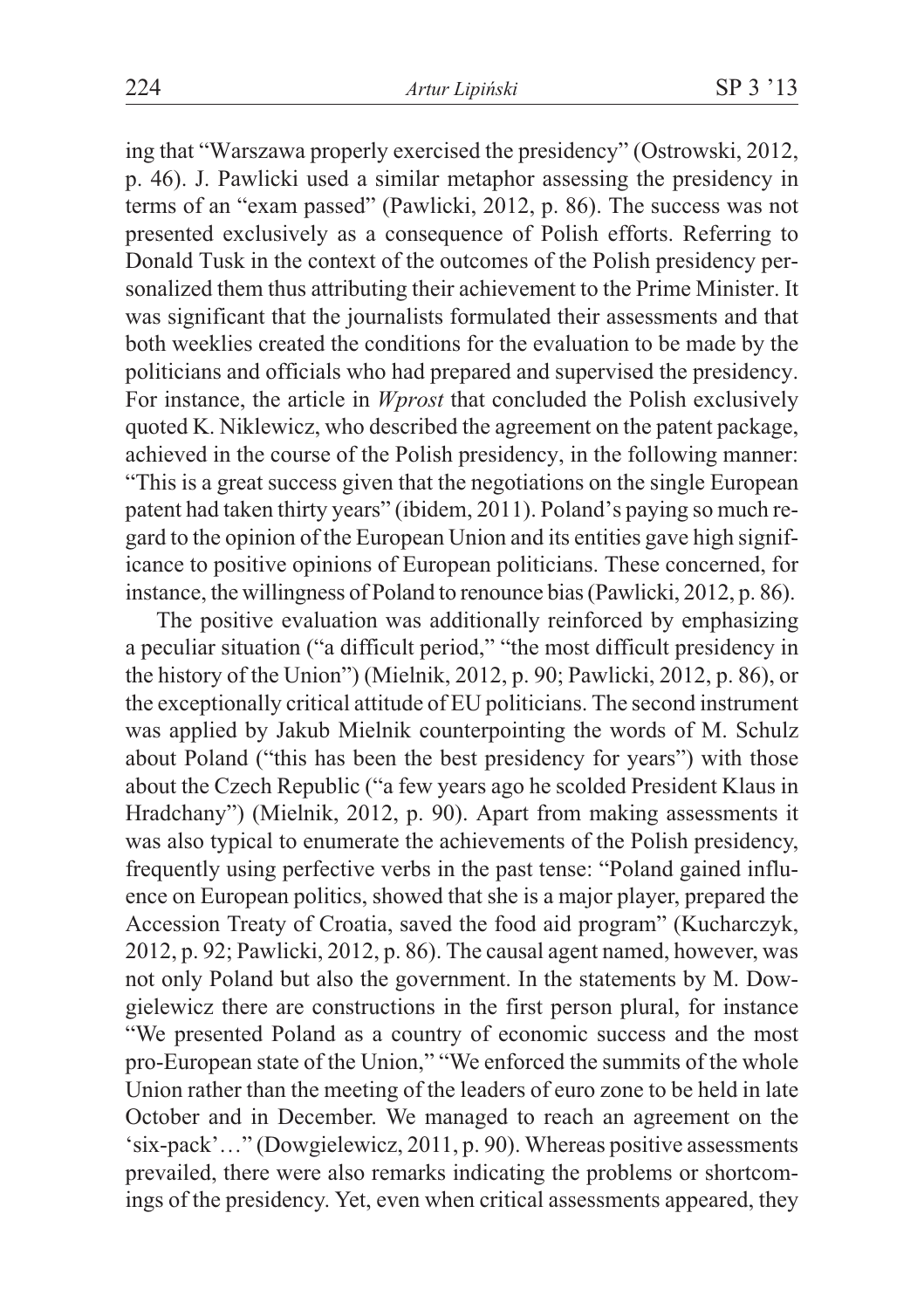were formulated in a language emphasizing their positive motivation ("good will," "political intention") or limiting the failures only to respective issues while presenting a positive overall assessment (Pawlicki, 2012, p. 86).

## **Conclusions**

The presidency of the Council of the European Union is a unique opportunity to promote the presiding country both internally and internationally. In these terms it provides additional arguments to support the legitimization claims of the authorities on a domestic level and in international relations. A particular role in this process is played by the media, which on the one hand offer detailed coverage of presidency events and on the other hand propagate a certain way of representation that results from their political or ideological stance. This is particularly significant in such countries as Poland, where the political stage is strongly polarized and the media support and develop the attitudes of various political entities rather than perform a critical function.

The purpose of this text was to analyze the mechanisms of representation of Poland's presidency by the *Polityka* and *Wprost* weeklies, that is the magazines supporting Donald Tusk's government. The fundamental metaphor used in order to construct the picture of the presidency involved a task, or a national test, categories that were hitherto present in the European discourse. The importance of European issues and the political attitude of both weeklies are best evidenced by the selection of the authors, interlocutors and the sources of quotes that expressed the opinions of people responsible for the Polish presidency and taking a decided pro-European approach as experts. The opinions of the government members, or the picture of the government, were represented not only in a positive but even in an affirmative way, unlike the opposition, whose voice was ignored, marginalized or ridiculed. The presidency was presented as a crucial event for Poland, and the activities and interests of the government were identified with national activities and interests. The presidency was assessed decidedly positively, and any mistakes or problems were marginalized and explained by external conditions. The pro-European speech made at the inaugural and closing ceremonies by Donald Tusk was appreciated, as was R. Sikorski's Berlin address, as both perfectly matched the pro-federative approach of both weeklies. In general, the analysis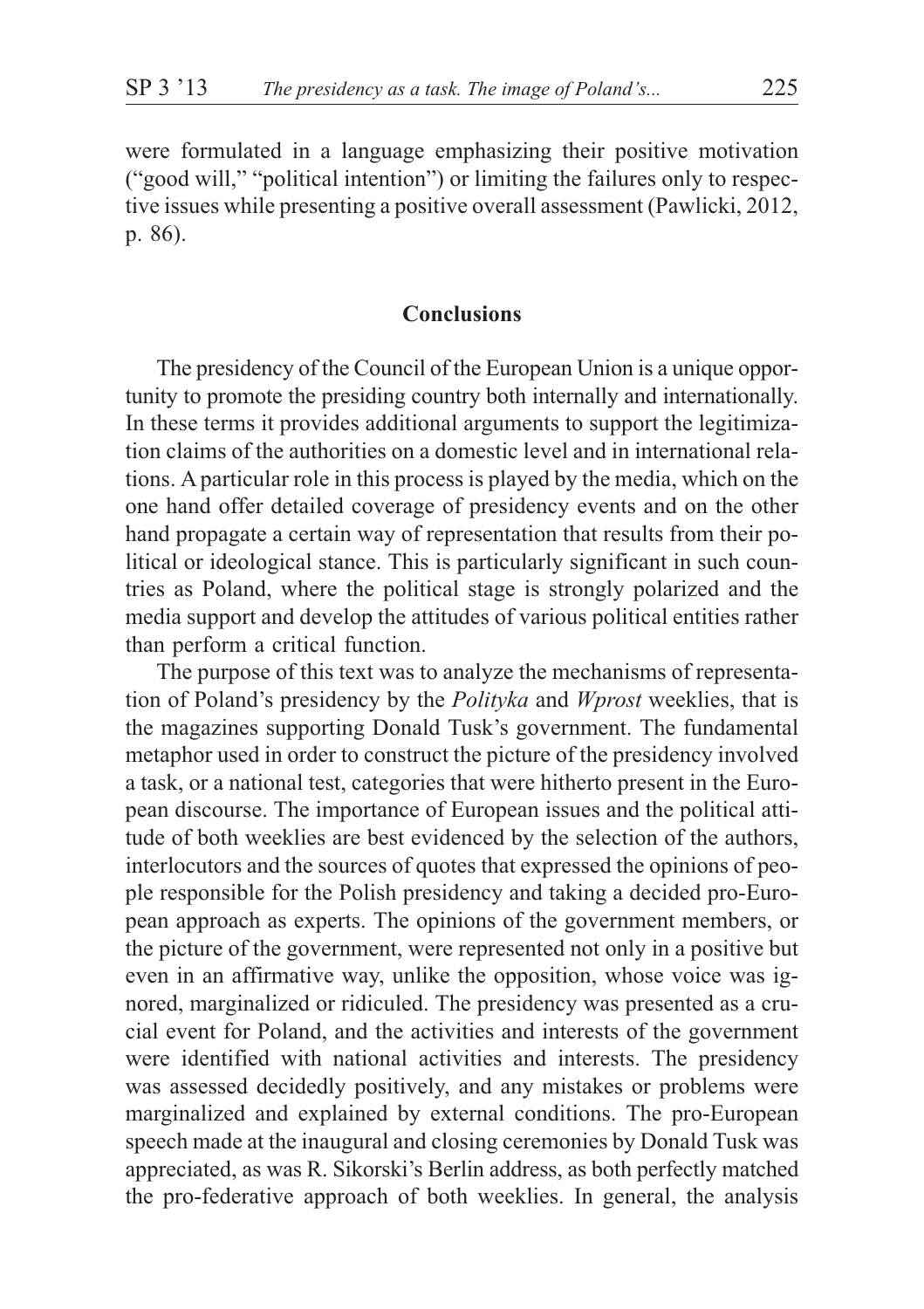demonstrated that the government's approach was congruent with the standpoint of both weeklies in terms of the expectations, the perception of the status of the presidency, the picture of the opposition, the EU vision and the final assessment of the presidency. It is for further studies to examine to what extent the picture of the situation presented was a part of the space of discourse intersubjectively shared with other entities, and to what extent it was a specific attitude of a certain group of the journals of opinion.

#### **References**

- Albrycht I. (2009), *Aspekt promocyjny polskiej prezydencji* [Promotion aspect of Polish presidency], in: *Prezydencja w Unii Europejskiej. Analizy i doświadczenia* [EU presidency analyses and experiences], ed. K. Szczerski, Wydawnictwo Uniwersytetu Jagielloñskiego, Kraków.
- Baczyñski J. (2011), *Czy porwiemy Europê?* [Will we abduct Europe?], "Polityka", July 6.
- Bengtsson R., Elgström O., Tallberg J. (2004), *Silencer or amplifier? The European Union presidency and the Nordic countries*, "Scandinavian Political Studies", vol. 27, no. 3.
- Bobrowska E. (2007), *Obrazowanie społeczeństwa w mediach. Analiza radiomaryjnego dyskursu* [Media depiction of society. Analysis of the Radio Maryja discourse], Wydawnictwo Universitas, Kraków.
- Czyżewski M. (2006), *Dyskursy pro- i antyeuropejskie. Polaryzacja i praca "pośrednicz¹ca" (Zarys problematyki badawczej)* [Pro- anti-European discourses. Polarization and, 'interceding' work. An outline of research area], in: *Europa w polskich dyskursach* [Europe in Polish discourses], ed. A. Horolets, Wydawnictwo Adam Marszałek, Toruń.
- Diez T., Wiener A. (2004), *Introducing the mosaic of integration theory*, in: *European Integration Theory*, eds. A. Wiener, T. Diez, Oxford University Press, Oxford.
- Dowgielewicz M. (2011), *Trzymajcie kciuki: rozmowa J. Pawlickiego* [Keep your fingers crossed], "Wprost", July 18.
- Ericksen E. O., Fossum J. E. (2004), *Europe in search of legitimacy: Strategies of legitimation assessed*, "International Political Science Review", vol. 25, no. 4.
- Fairclough N., Wodak R. (1997), *Critical discourse analysis: An overview*, in: *Discourse studies: A multidisciplinary introduction*, ed. T. van Dijk, Sage, London–Thousand Oaks–New Dehli.
- Grzegorczykowa R. (2001), *Wprowadzenie do semantyki jêzykoznawczej* [Introduction to semantics], PWN, Warszawa.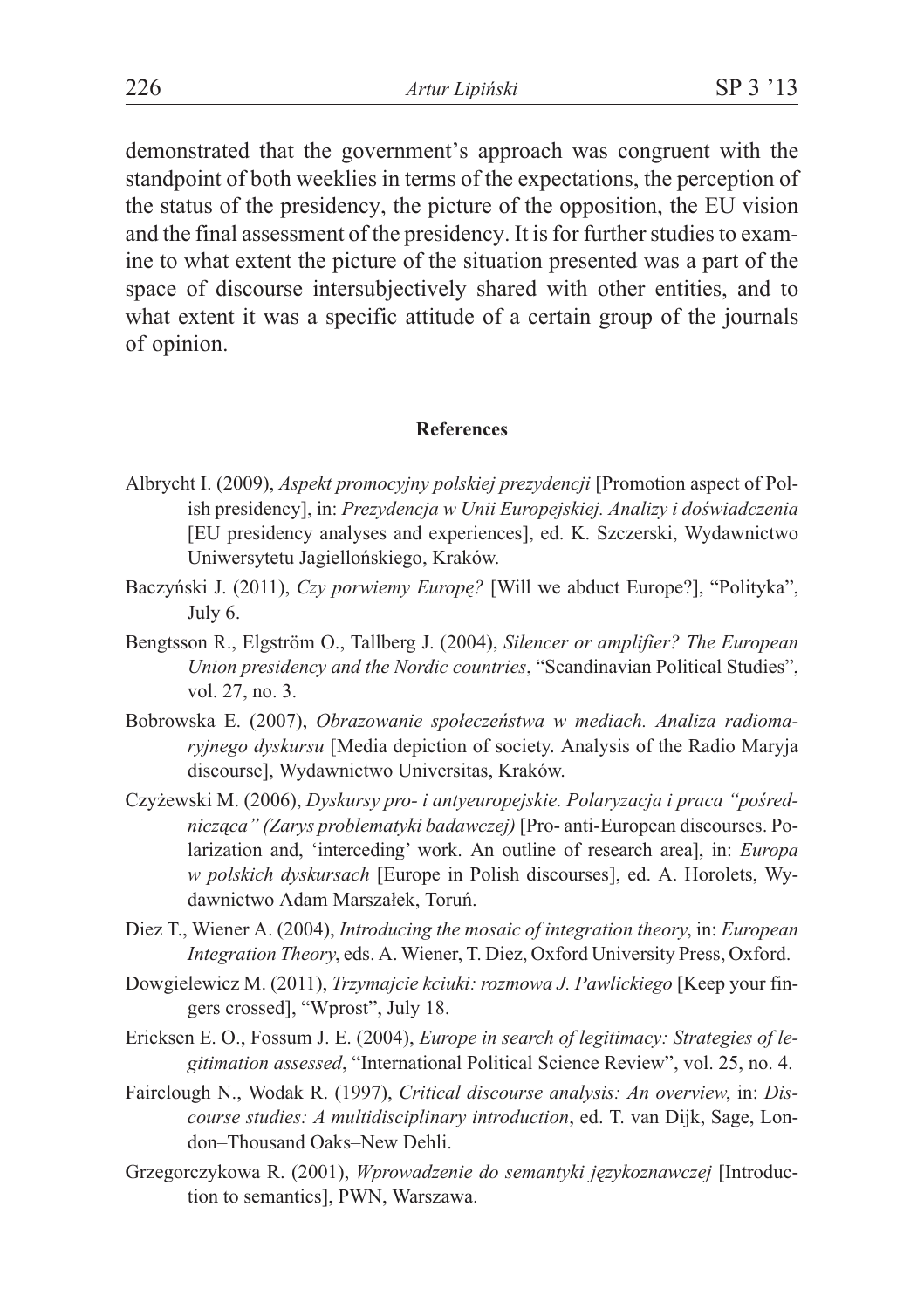- Horolets A. (2006), *Obrazy Europy w polskim dyskursie publicznym* [Europe's images in Polish public discourse], Universitas, Kraków.
- Janicki M., W³adyka W. (2007), *Cieñ wielkiego brata* [A Big Brother's shadow], Warszawa.
- Janion M. (2008), *Niesamowita Słowiańszczyzna: fantazmaty literatury* [Incredible Slavic: Delusions of literature], Wydawnictwo Literackie, Kraków.
- Kochan M. (2005), *Pojedynek na słowa. Techniki erystyczne w publicznych sporach* [Verbal duel. Techniques in public disputes], Wydawnictwo Znak, Kraków.
- Krzemiński A. (2011a), *Niemieckie zwatpienie* [German doubt], "Polityka", September 14.
- Krzemiñski A. (2011b), *Rzeczpospolita Europa* [Republic Europe], "Polityka", December 7.
- Krzyżanowski M. (2008), *Konstrukcja tożsamości narodowych i europejskich w polskim dyskursie politycznym po 1989 roku: analiza dyskursywno-historyczna* [National and European identity construction in Polish political discourse after 1989: discursive and historical analysis], in: *Krytyczna analiza dyskursu. Interdyscyplinarne podejście do komunikacji społecznej* [Critical analysis of a discourse. Interdisciplinary approach to social communication], eds. A. Duszak, N. Fairclough, Universitas, Kraków, pp. 267–304.
- Kucharczyk J. (2012), *Wiêcej Europy w Europie: rozmowa P. Pisery* [More Europe in Europe], "Wprost", January 2.
- Lewandowski J. (2011a), *Mo¿e kryzys nam pomo¿e: rozmowa J. ¯akowskiego* [Maybe crisis will help us], "Polityka", July 6.
- Lewandowski J. (2011b), *Pod ostrzałem: rozmowa J. Pawlickiego* [Under fire], "Wprost", July 18.
- Lis T. (2007), *PiS-neyland: felietony publikowane od listopada 2005 do września 2007* [PiS-neyland: columns published between November 2005 and September 2007], Świat Książki, Warszawa.
- £akomski G. (2011), *Rok pod ¿yrandolem* [Ayear under chandelier], "Wprost", June 4.
- Materna K. (2011), *Wdzięk, masowość, bezpretensjonalność* [Grace, mass, and unpretentiousness], "Wprost", July 11.
- Mielnik J. (2012), *Do czterech razy sztuka* [Fourth time lucky], "Wprost", January 2.
- Młynarski T. (2011), *Wyznaczniki efektywności prezydencji w Radzie Unii Euro*pejskiej w świetle reformy Traktatu Lizbońskiego [Indicators of the EU Council presidency's effectiveness according to the Lisbon Treaty reform], in: *Prezydencja w Unii Europejskiej. Praktyka i teoria* [The EU presidency. Practice and theory], ed. A. Nowak-Far, Szkoła Główna Handlowa – Oficyna Wydawnicza, Warszawa.
- Musolff A. (2004), *Metaphor and political discourse. Analogical reasoning in debates about Europe*, Palgrave, Houndmills–New York.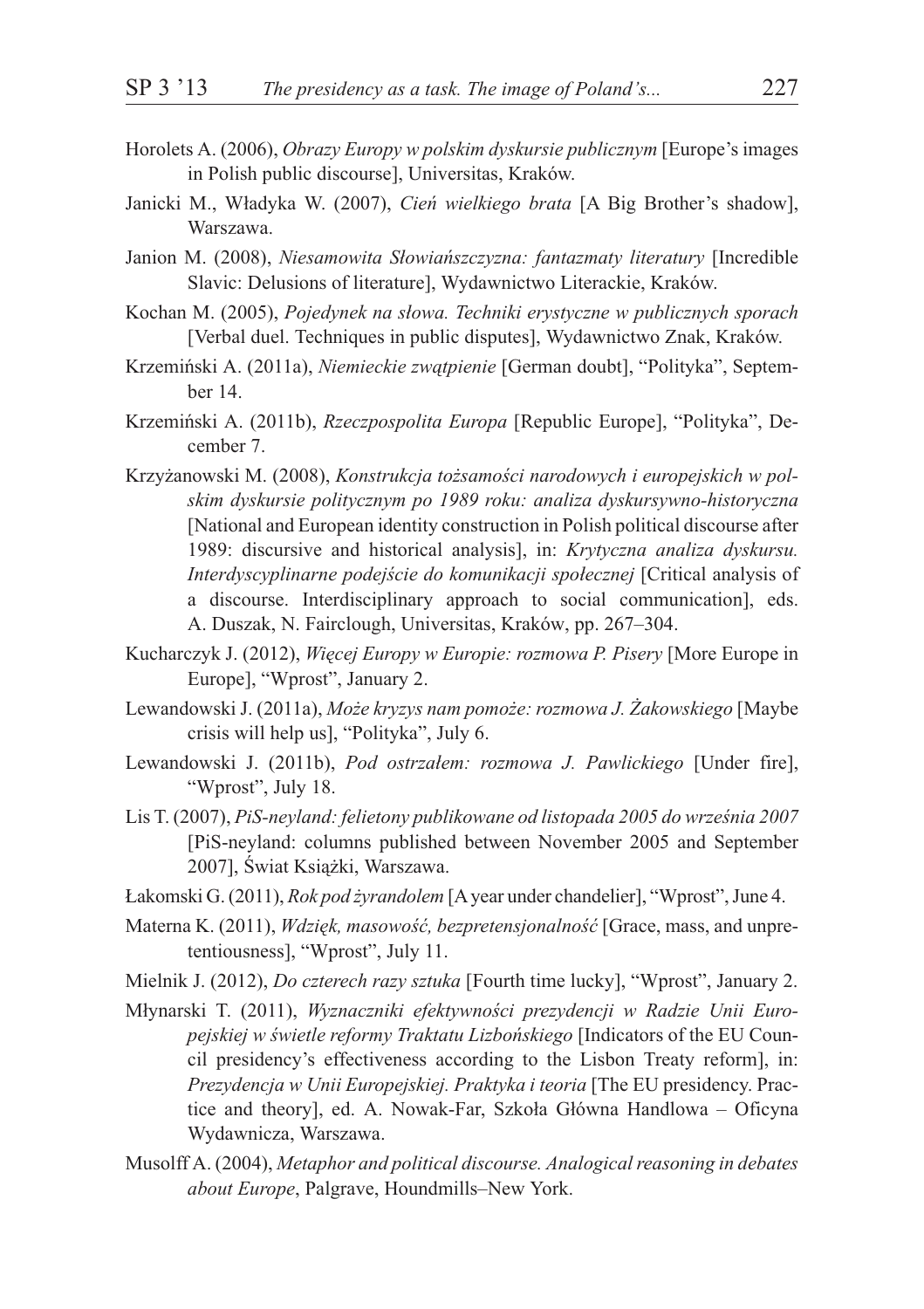- Oberhuber F., Bärenreuter Ch., Krzyzanowski M., Schönbauer H., Wodak R. (2005), *Debating the European Constitution. On representations of Europe/EU in the press*, "Journal of Language and Politics", no. 2.
- Ostrowski M. (2012), *Razem, gdzie tylko siê da* [Together, wherever we can], "Polityka", January 11.
- Ostrowski M., Świeboda P. (2011), *My, prezydenci* [We, the presidents], "Polityka", June 15.
- Page B. I. (1996), *The mass media as political actors*, "PS: Political Science and Politics", vol. 29, no. 1.
- Paradowska J. (2011a), *Karty w tas* [Shifting cards], "Polityka", July 13.
- Paradowska J. (2011b), *Rok w zawieszeniu* [A year in suspension], "Polityka", December 21.
- Pawlicki J. (2012), *Prezydencja. Zdany egzamin* [Presidency. Passed exam], "Wprost", January 2.
- Piekot T. (2006), *Dyskurs polskich wiadomoœci prasowych* [Discourse of Polish press news], Universitas, Kraków.
- Reisigl M. (2008), *Analyzing political rhetoric*, in: *Qualitative discourse analysis in social sciences*, eds. R. Wodak, M. Krzy¿anowski, Palgrave, Houndmills–New York.
- Reisigl M., Wodak R. (2001), *Discourse and discrimination. Rhetorics of racism and anti-Semitism*, Routledge, London–New York.
- Richardson J. E. (2007), *Analyzing newspapers. An approach from Critical Discourse Analysis*, Palgrave, Houndmills–New York.
- Środa M. (2011), *Średniowiecze w unijnych barwach* [The Middle Ages in EU color], "Wprost", July 4.
- Świeboda P. (2011), *Unia wymyśla się na nowo* [Union is reinventing itself], "Wprost", September 5.
- Urząd Komitetu Integracji Europejskiej (2009), *Program przygotowań Rzeczypospolitej Polskiej do objêcia i sprawowania przewodnictwa w Radzie Unii Europejskiej. Dokument przyjêty przez Radê Ministrów w dniu 13 stycznia 2009 r*. [Program of the Polish EU presidency accepted by the Polish government on January 13, 2009], Warszawa.
- Van Leeuwen T. (2008), *Discourse and practice. New tools for critical discourse analysis*, Oxford University Press, Oxford.
- Winiecki J. (2011), *Partnerzy od niechcenia* [Casual partners], "Polityka", September 28.
- Wodak R. (2008), *Introduction: Discourse studies Important concepts and terms*, in: *Qualitative discourse analysis in social sciences*, eds. R. Wodak, M. Krzy- ¿anowski, Palgrave, Houndmills–New York.
- Wojtak M. (2004), *Gatunki prasowe* [Press genres], Wydawnictwo UMCS, Lublin.